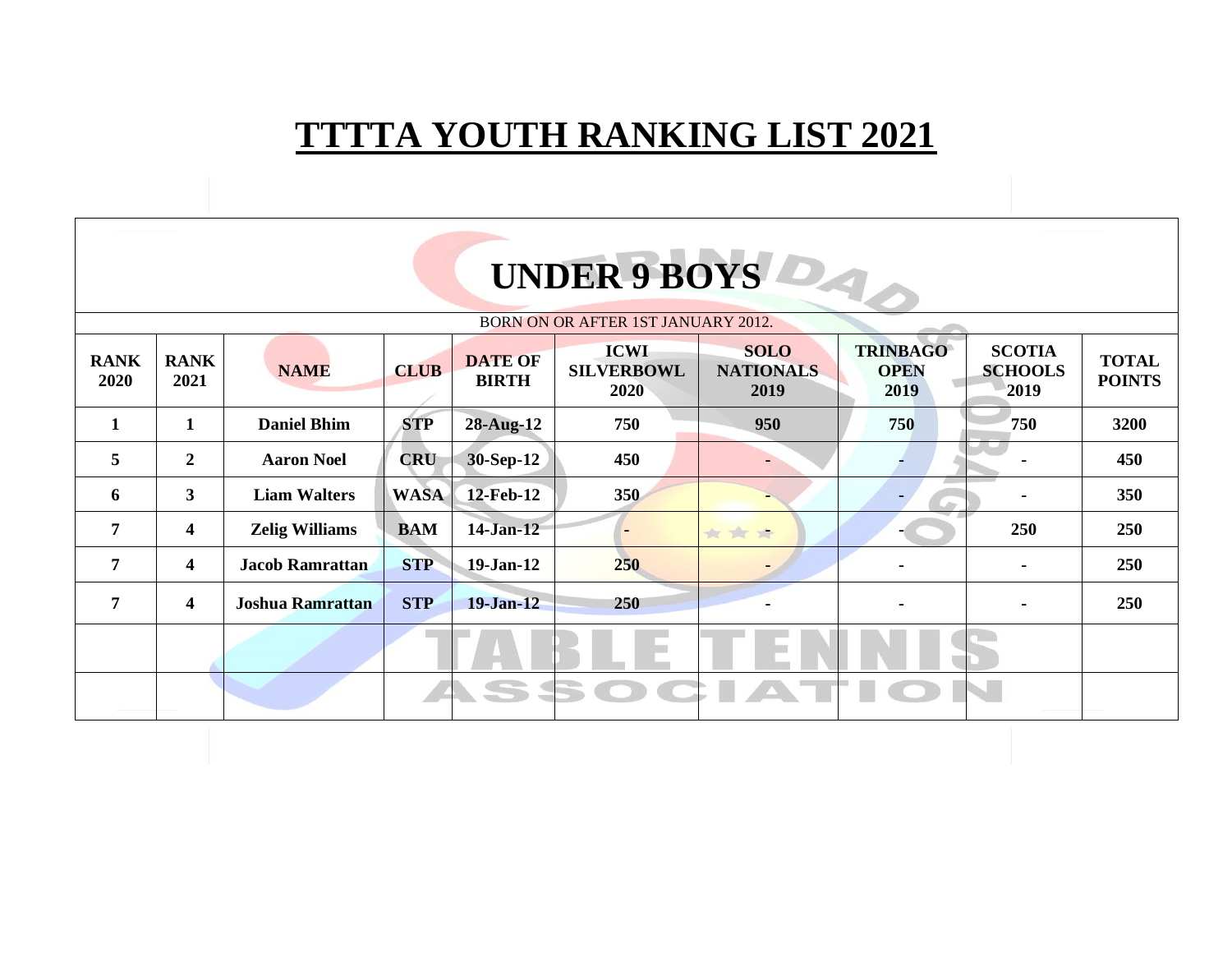## **UNDER 9 GIRLS**

| BORN ON OR AFTER 1ST JANUARY 2012. |                     |                            |             |                                |                                          |                                         |                                        |                                         |                               |  |  |
|------------------------------------|---------------------|----------------------------|-------------|--------------------------------|------------------------------------------|-----------------------------------------|----------------------------------------|-----------------------------------------|-------------------------------|--|--|
| <b>RANK</b><br>2020                | <b>RANK</b><br>2021 | <b>NAME</b>                | <b>CLUB</b> | <b>DATE OF</b><br><b>BIRTH</b> | <b>ICWI</b><br><b>SILVERBOWL</b><br>2020 | <b>SOLO</b><br><b>NATIONALS</b><br>2019 | <b>TRINBAGO</b><br><b>OPEN</b><br>2019 | <b>SCOTIA</b><br><b>SCHOOLS</b><br>2019 | <b>TOTAL</b><br><b>POINTS</b> |  |  |
| $\mathbf{3}$                       | $\mathbf{1}$        | Hidayah<br><b>Mohammed</b> | <b>WVU</b>  | 16-Jun-14                      | 450                                      |                                         | ÷                                      | 250                                     | 700                           |  |  |
| 6                                  | $\overline{2}$      | <b>Rukha Smith</b>         | <b>STTC</b> | <b>18-May-14</b>               | 350                                      | $\blacksquare$                          |                                        | $\blacksquare$                          | 350                           |  |  |
| $\overline{7}$                     | $\mathbf{3}$        | <b>Yasaane Williams</b>    | <b>BAM</b>  | 9-Nov-13                       |                                          | $\blacksquare$                          | ٠                                      | 200                                     | 200                           |  |  |
|                                    |                     |                            |             |                                |                                          |                                         |                                        |                                         |                               |  |  |
|                                    |                     |                            |             |                                |                                          |                                         |                                        |                                         |                               |  |  |
|                                    |                     |                            |             |                                |                                          |                                         |                                        |                                         |                               |  |  |
|                                    |                     |                            |             |                                |                                          |                                         |                                        |                                         |                               |  |  |
|                                    |                     |                            |             |                                |                                          | 食工室                                     |                                        |                                         |                               |  |  |
|                                    |                     |                            |             |                                |                                          |                                         |                                        |                                         |                               |  |  |
|                                    |                     |                            |             |                                |                                          |                                         |                                        |                                         |                               |  |  |
|                                    |                     |                            |             |                                |                                          |                                         |                                        |                                         |                               |  |  |
|                                    |                     |                            |             | S                              |                                          |                                         |                                        |                                         |                               |  |  |
|                                    |                     |                            |             |                                |                                          |                                         |                                        |                                         |                               |  |  |
|                                    |                     |                            |             |                                |                                          |                                         |                                        |                                         |                               |  |  |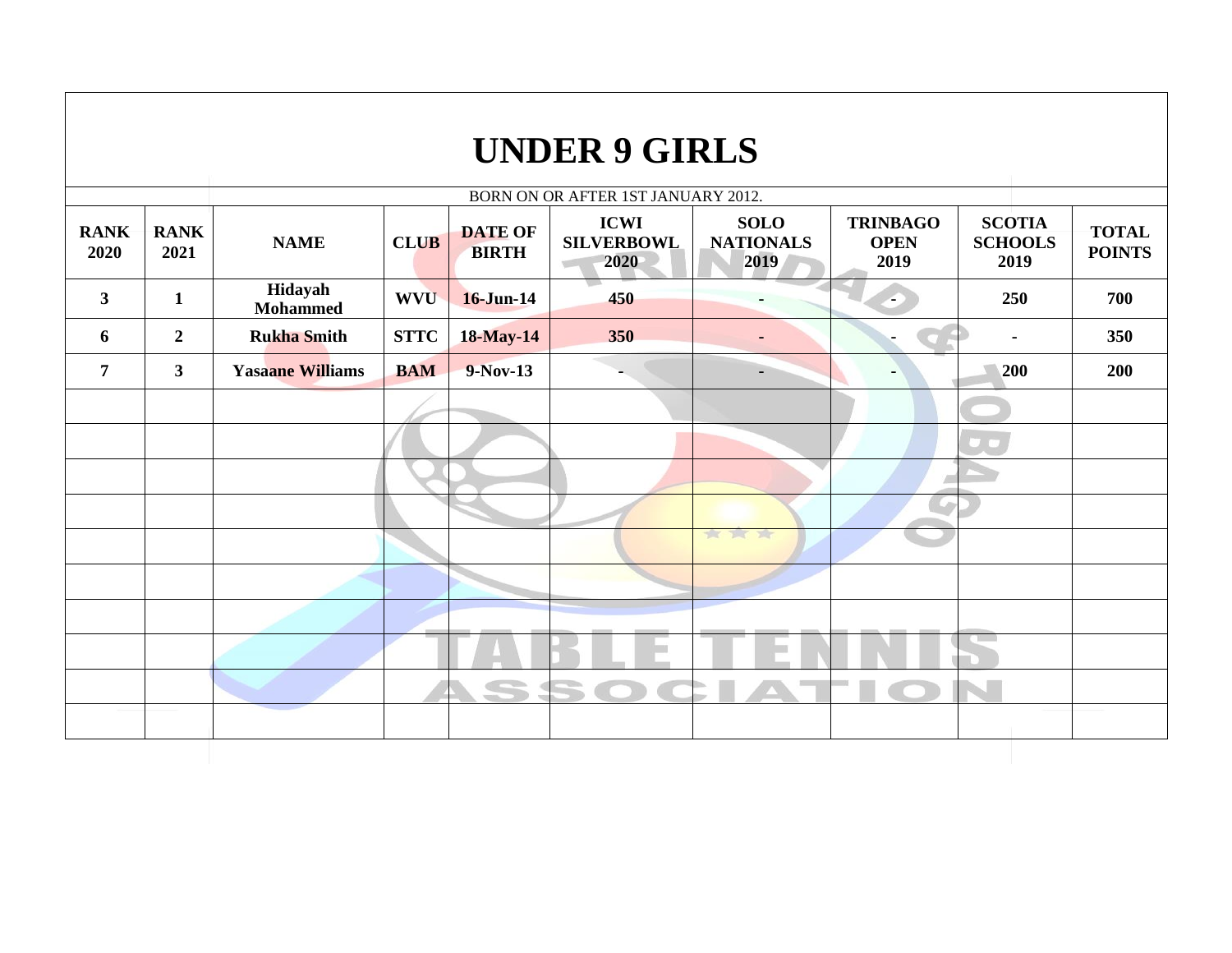| <b>UNDER 11 BOYS</b> |
|----------------------|
|----------------------|

| BORN ON OR AFTER 1ST JANUARY 2010. |                     |                        |             |                                |                                          |                                         |                                     |                                         |                               |  |  |  |
|------------------------------------|---------------------|------------------------|-------------|--------------------------------|------------------------------------------|-----------------------------------------|-------------------------------------|-----------------------------------------|-------------------------------|--|--|--|
| <b>RANK</b><br>2020                | <b>RANK</b><br>2021 | <b>NAME</b>            | <b>CLUB</b> | <b>DATE OF</b><br><b>BIRTH</b> | <b>ICWI</b><br><b>SILVERBOWL</b><br>2020 | <b>SOLO</b><br><b>NATIONALS</b><br>2019 | <b>TRINBAGO</b><br><b>OPEN 2019</b> | <b>SCOTIA</b><br><b>SCHOOLS</b><br>2019 | <b>TOTAL</b><br><b>POINTS</b> |  |  |  |
| $\overline{\mathbf{4}}$            | $\mathbf{1}$        | <b>Joshua Bhim</b>     | <b>STP</b>  | $4$ -Apr-10                    | 350                                      | 500                                     | 350                                 | 350                                     | 1550                          |  |  |  |
| 5                                  | $\overline{2}$      | <b>Daniel Bhim</b>     | <b>STP</b>  | 28-Aug-12                      | 450                                      | 400                                     | 350                                 | 250                                     | 1450                          |  |  |  |
| 6                                  | $\mathbf{3}$        | <b>Vian Bhagoo</b>     | <b>STP</b>  | $15$ -Jun- $10$                | 250                                      | 500                                     | <b>250</b>                          | 250                                     | 1250                          |  |  |  |
| 6                                  | $\mathbf{3}$        | <b>Kaeden Carreira</b> | <b>STP</b>  | <b>22-Feb-10</b>               | 350                                      | 400                                     | 250                                 | 250                                     | 1250                          |  |  |  |
| 9                                  | 5                   | <b>Virender Bhagoo</b> | <b>STP</b>  | $15$ -Jun- $10$                | 250                                      | 300                                     | 200                                 | 200                                     | 950                           |  |  |  |
| 14                                 | 6                   | <b>Liam Ratoo</b>      | <b>WVU</b>  | <b>8-Feb-11</b>                | 250                                      | 女女女                                     |                                     | 250                                     | 500                           |  |  |  |
| 15                                 | $\overline{7}$      | <b>Aiden Noel</b>      | <b>CRU</b>  | $1-Nov-10$                     | 250                                      |                                         |                                     | $\blacksquare$                          | 250                           |  |  |  |
| 15                                 | $\overline{7}$      | <b>Aaron Noel</b>      | <b>CRU</b>  | 30-Sep-12                      | 250                                      |                                         | $\blacksquare$                      | $\blacksquare$                          | 250                           |  |  |  |
| 15                                 | $\overline{7}$      | <b>Daren</b> Lee       | <b>STP</b>  | <b>21-Oct-10</b>               | 250                                      | $-1$                                    |                                     | $\blacksquare$                          | 250                           |  |  |  |
| 19                                 | 10                  | <b>Jaydel Johnson</b>  | <b>ATTC</b> | 12-Mar-10                      | 200                                      | ٠                                       | €                                   | $\blacksquare$                          | 200                           |  |  |  |
| 19                                 | 10                  | <b>Gabriel Brown</b>   | <b>STP</b>  | 26-May-10                      | 200                                      |                                         |                                     | $\blacksquare$                          | 200                           |  |  |  |
| 19                                 | 10                  | <b>Liam Walters</b>    | <b>WASA</b> | 12-Feb-12                      | 200                                      |                                         |                                     | $\blacksquare$                          | 200                           |  |  |  |
| 19                                 | 10                  | <b>Dharion Bachu</b>   | <b>WVU</b>  | <b>8-Dec-11</b>                | 200                                      |                                         |                                     |                                         | 200                           |  |  |  |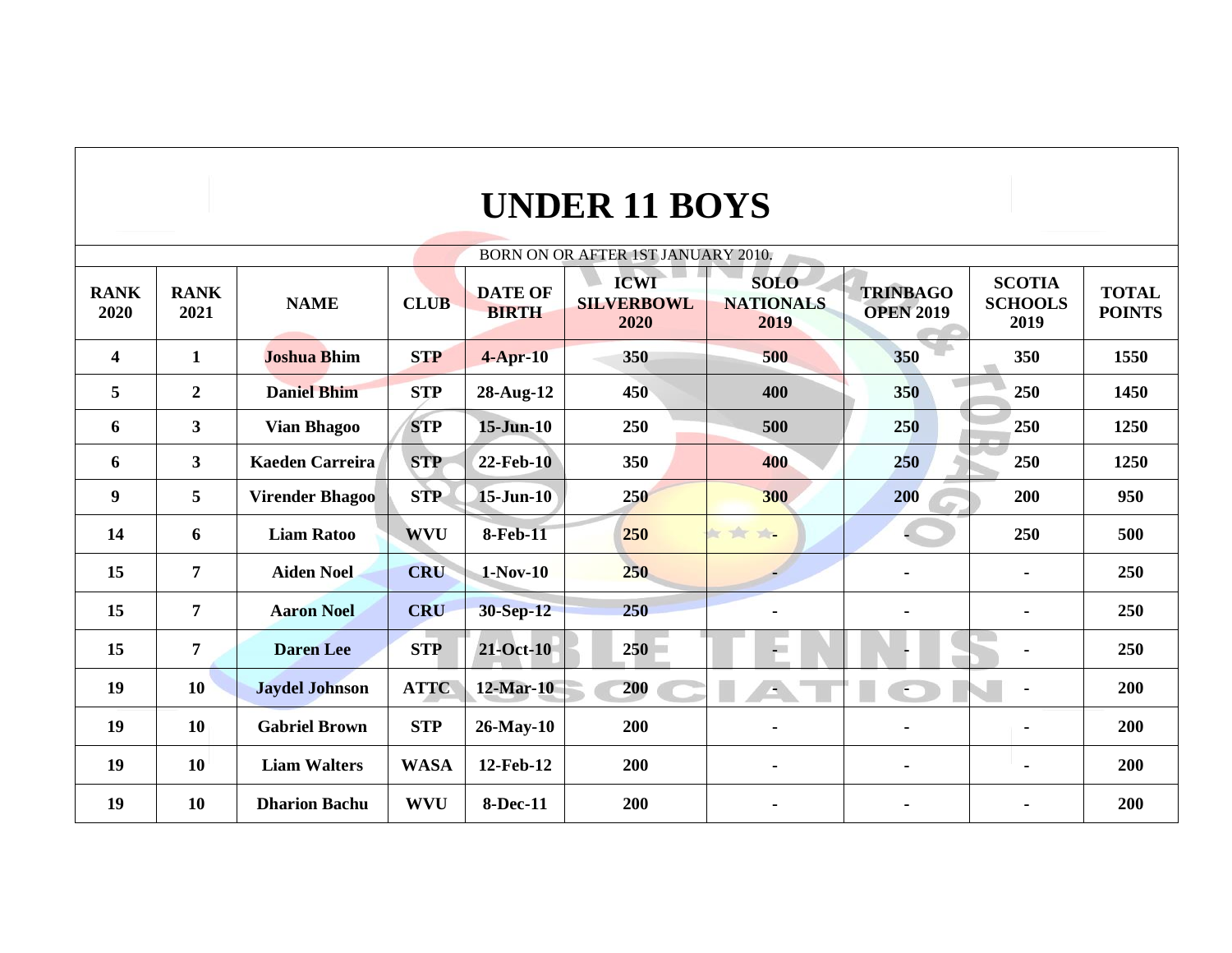|                         |                         |                                   |             |                                | <b>UNDER 11 GIRLS</b>                    |                                         |                                     |                                         |                               |
|-------------------------|-------------------------|-----------------------------------|-------------|--------------------------------|------------------------------------------|-----------------------------------------|-------------------------------------|-----------------------------------------|-------------------------------|
|                         |                         |                                   |             |                                | BORN ON OR AFTER 1ST JANUARY 2010.       |                                         |                                     |                                         |                               |
| <b>RANK</b><br>2020     | <b>RANK</b><br>2021     | <b>NAME</b>                       | <b>CLUB</b> | <b>DATE OF</b><br><b>BIRTH</b> | <b>ICWI</b><br><b>SILVERBOWL</b><br>2020 | <b>SOLO</b><br><b>NATIONALS</b><br>2019 | <b>TRINBAGO</b><br><b>OPEN 2019</b> | <b>SCOTIA</b><br><b>SCHOOLS</b><br>2019 | <b>TOTAL</b><br><b>POINTS</b> |
| $\overline{\mathbf{4}}$ | 1                       | J'nai Samuel                      | <b>OPCC</b> | $2-Jan-10$                     | 450                                      | 500                                     | 250                                 | 350                                     | 1550                          |
| 6                       | $\boldsymbol{2}$        | <b>Nadira</b><br><b>Rampersad</b> | <b>COB</b>  | $9-Sep-10$                     | 250                                      |                                         | 250                                 | 350                                     | 850                           |
| $\overline{7}$          | 3                       | <b>Jasmine Billingy</b>           | <b>EAST</b> | $1-Apr-10$                     | 750                                      |                                         | ۰                                   |                                         | 750                           |
| $\boldsymbol{9}$        | $\overline{\mathbf{4}}$ | <b>Jannah</b><br><b>Mohammed</b>  | <b>WVU</b>  | $2$ -Mar-11                    | 350                                      |                                         | $\blacksquare$                      | 250                                     | 600                           |
| 11                      | 5                       | <b>Preeti Singh</b>               | <b>THS</b>  | 29-Nov-11                      | 200                                      | $\blacksquare$                          | $\blacksquare$                      | 250                                     | 450                           |
| 11                      | 5                       | <b>Abba Smith</b>                 | <b>STTC</b> | <b>8-Dec-11</b>                | 200                                      |                                         | L)                                  | 250                                     | 450                           |
| 13                      | $\overline{7}$          | Samara Sukhai                     | <b>EAST</b> | 10-Mar-11                      | 350                                      | 7. 1                                    |                                     | $\blacksquare$                          | 350                           |
| 14                      | 8                       | <b>D'nae Bradshaw</b>             | <b>NTG</b>  | 11-Mar-10                      |                                          |                                         | $\blacksquare$                      | 250                                     | 250                           |
| 14                      | 8                       | <b>Alyssia Montoute</b>           | <b>NTG</b>  | $4-Jul-10$                     |                                          |                                         |                                     | 250                                     | 250                           |
| 14                      | 8                       | Sahara Sukhai                     | <b>WVU</b>  | <b>29-Dec-10</b>               | 250                                      |                                         |                                     |                                         | 250                           |
| 14                      | 8                       | Yaisa-Marie<br><b>Lawrence</b>    | <b>POW</b>  | $2-Mar-10$                     | 250                                      |                                         |                                     |                                         | 250                           |
| 20                      | 12                      | Sophia Ali                        | <b>WVU</b>  | 16-Oct-10                      | 200                                      |                                         | $\blacksquare$                      | $\blacksquare$                          | 200                           |
| 20                      | 12                      | Lei Boochoon                      | <b>STP</b>  | $16$ -Jan- $10$                | 200                                      |                                         | $\blacksquare$                      | $\blacksquare$                          | 200                           |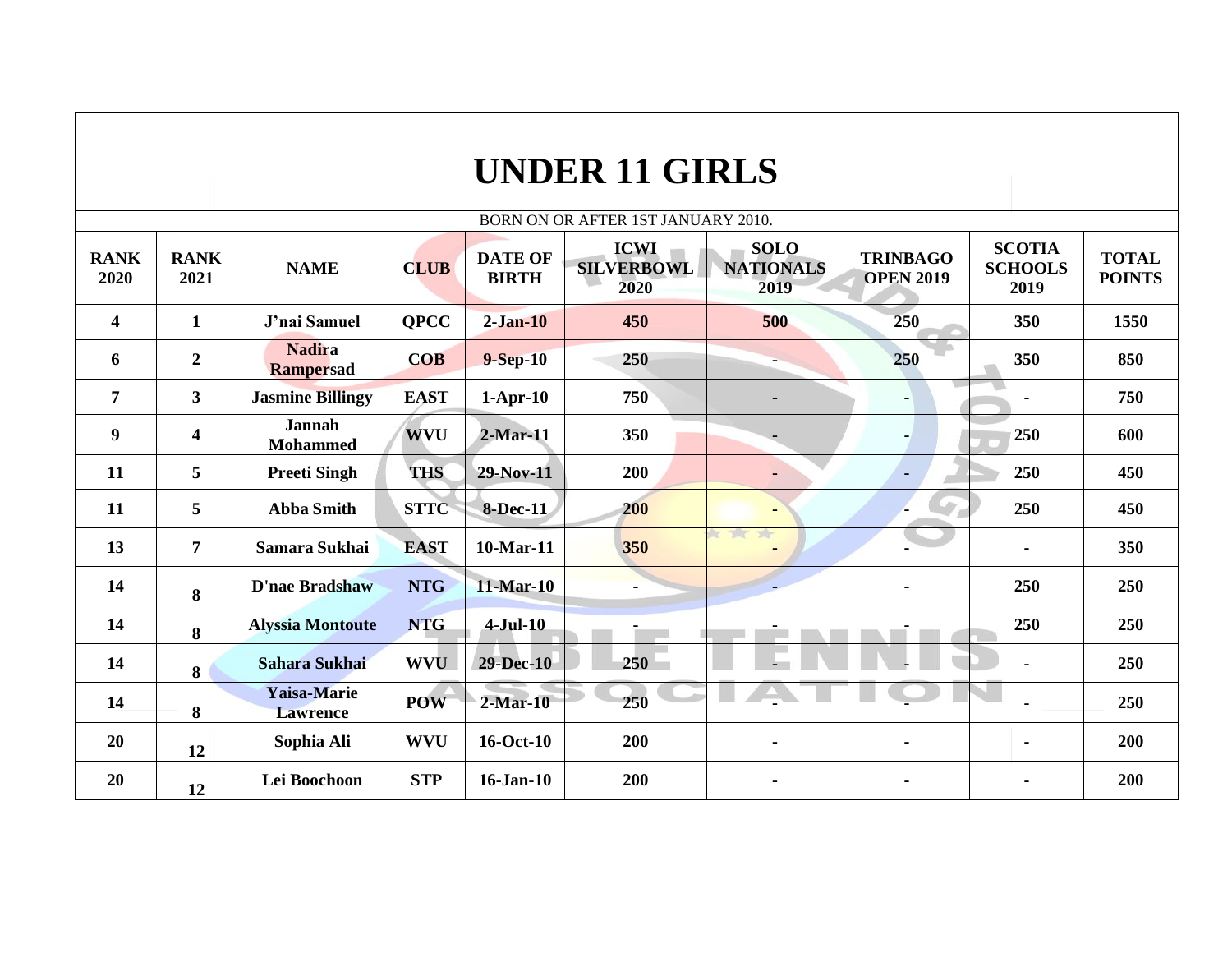|                     | <b>UNDER 13 BOYS</b> |                        |             |                                |                                          |                                         |                                     |                                         |                               |  |  |  |  |
|---------------------|----------------------|------------------------|-------------|--------------------------------|------------------------------------------|-----------------------------------------|-------------------------------------|-----------------------------------------|-------------------------------|--|--|--|--|
|                     |                      |                        |             |                                | BORN ON OR AFTER 1ST JANUARY 2008.       |                                         |                                     |                                         |                               |  |  |  |  |
| <b>RANK</b><br>2020 | <b>RANK</b><br>2021  | <b>NAME</b>            | <b>CLUB</b> | <b>DATE OF</b><br><b>BIRTH</b> | <b>ICWI</b><br><b>SILVERBOWL</b><br>2020 | <b>SOLO</b><br><b>NATIONALS</b><br>2019 | <b>TRINBAGO</b><br><b>OPEN 2019</b> | <b>SCOTIA</b><br><b>SCHOOLS</b><br>2019 | <b>TOTAL</b><br><b>POINTS</b> |  |  |  |  |
| $\mathbf{1}$        | $\mathbf{1}$         | <b>Malik Gopaul</b>    | <b>CRU</b>  | <b>21-Nov-08</b>               | 550                                      | 600                                     | 450                                 | 450                                     | 2050                          |  |  |  |  |
| $\boldsymbol{2}$    | $\boldsymbol{2}$     | <b>Gabriel John</b>    | <b>BLA</b>  | <b>5-Feb-08</b>                | 750                                      | 400                                     | 350                                 | 350                                     | 1850                          |  |  |  |  |
| 3                   | $\mathbf{3}$         | <b>Dillon Bruce</b>    | <b>WASA</b> | 28-Dec-08                      | 450                                      | 500                                     | 250                                 | 350                                     | 1550                          |  |  |  |  |
| 3                   | $\mathbf{3}$         | <b>Yannic Lewis</b>    | <b>BLA</b>  | 30-Oct-09                      | 450                                      | 500                                     | 350                                 | 250                                     | 1550                          |  |  |  |  |
| 5                   | 5                    | <b>Jonathan Cottoy</b> | <b>WASA</b> | 17-Feb-09                      | 350                                      | 300                                     | 250                                 | 350                                     | 1250                          |  |  |  |  |
| $\overline{7}$      | 6                    | <b>Josiah Joseph</b>   | <b>POW</b>  | 11-Dec-09                      | 350                                      | 400                                     | 200<br>×                            | 250                                     | 1200                          |  |  |  |  |
| 8                   | $\overline{7}$       | <b>Kanye George</b>    | <b>WASA</b> | $11-Jan-08$                    | 200                                      | ir tir<br>300                           | 200                                 | 200                                     | 900                           |  |  |  |  |
| 9                   | 8                    | <b>Jamal David</b>     | <b>POW</b>  | 13-Nov-09                      | 250                                      | 200                                     | 200                                 | 100                                     | 750                           |  |  |  |  |
| 12                  | 9                    | <b>Josiah Manley</b>   | <b>ATTC</b> | 5-Nov-09                       | 250                                      |                                         | 200                                 | 250                                     | 700                           |  |  |  |  |
| 14                  | 10                   | <b>Sekel Mc Intosh</b> | <b>TIG</b>  | <b>16-Mar-09</b>               |                                          |                                         | 250                                 | 250                                     | 500                           |  |  |  |  |
| 15                  | 11                   | <b>Luke Kenoo</b>      | <b>POW</b>  | 14-Mar-08                      | 150                                      | $\Delta$ .                              | $\sim$                              | 200                                     | 350                           |  |  |  |  |
| 15                  | 11                   | <b>Yeshowah Smith</b>  | <b>FAT</b>  | 15-Jan-08                      | 200                                      |                                         | $\blacksquare$                      | 150                                     | 350                           |  |  |  |  |
| 18                  | 13                   | <b>Joshua Bhim</b>     | <b>STP</b>  | $4$ -Apr-10                    | 250                                      | $\blacksquare$                          | $\blacksquare$                      | $\blacksquare$                          | 250                           |  |  |  |  |
| 18                  | 13                   | <b>Raees Elahie</b>    | <b>CHAR</b> | 17-Sep-08                      | $\blacksquare$                           |                                         | ۰                                   | 250                                     | 250                           |  |  |  |  |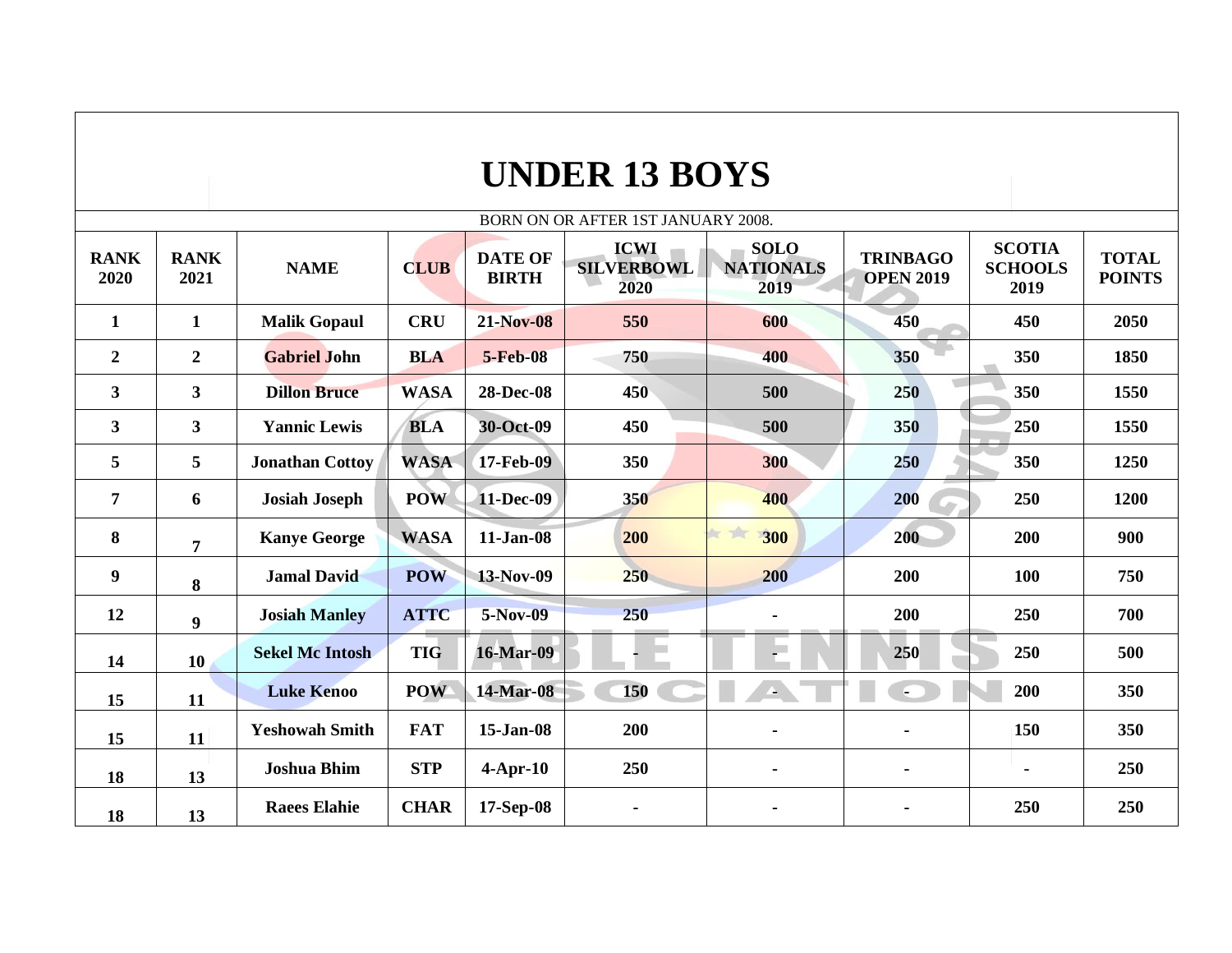| 18 | 13 | <b>Kaeden Carreira</b> | <b>STP</b>  | 22-Feb-10       | 250 |                 |                | ٠              | 250 |
|----|----|------------------------|-------------|-----------------|-----|-----------------|----------------|----------------|-----|
| 18 | 13 | <b>Vian Bhagoo</b>     | <b>STP</b>  | $15$ -Jun- $10$ | 250 | $\blacksquare$  | Ξ.             | ٠              | 250 |
| 23 | 17 | <b>Liam Dookeran</b>   | <b>CUR</b>  | 30-May-08       | ٠   |                 |                | <b>200</b>     | 200 |
| 23 | 17 | <b>Syon Walters</b>    | <b>WASA</b> | 20-May-09       | 200 |                 |                | ٠              | 200 |
| 23 | 17 | <b>Aiden Noel</b>      | <b>CRU</b>  | $1-Nov-10$      | 200 |                 |                | ۰.             | 200 |
| 23 | 17 | <b>Aasif Allie</b>     | <b>WVU</b>  | 19-Oct-08       | 200 |                 |                | ۰              | 200 |
| 23 | 17 | Gervais Araujo         | <b>QPCC</b> | $2-Jul-09$      | 200 |                 |                |                | 200 |
| 36 | 22 | <b>Jaydel Johnson</b>  | <b>ATTC</b> | 12-Mar-10       | 150 |                 | $\blacksquare$ | ٠              | 150 |
| 36 | 22 | <b>Virenda Bhagoo</b>  | <b>STP</b>  | $15 - Jun-10$   | 150 |                 |                | $\blacksquare$ | 150 |
|    |    |                        |             |                 |     | w               |                |                |     |
|    |    |                        |             |                 |     | $\Delta \omega$ | in.            |                |     |
|    |    |                        |             |                 |     |                 |                |                |     |
|    |    |                        |             |                 |     |                 |                |                |     |
|    |    |                        |             |                 |     |                 |                |                |     |
|    |    |                        |             |                 |     |                 |                |                |     |
|    |    |                        |             |                 |     |                 |                |                |     |
|    |    |                        |             |                 |     |                 |                |                |     |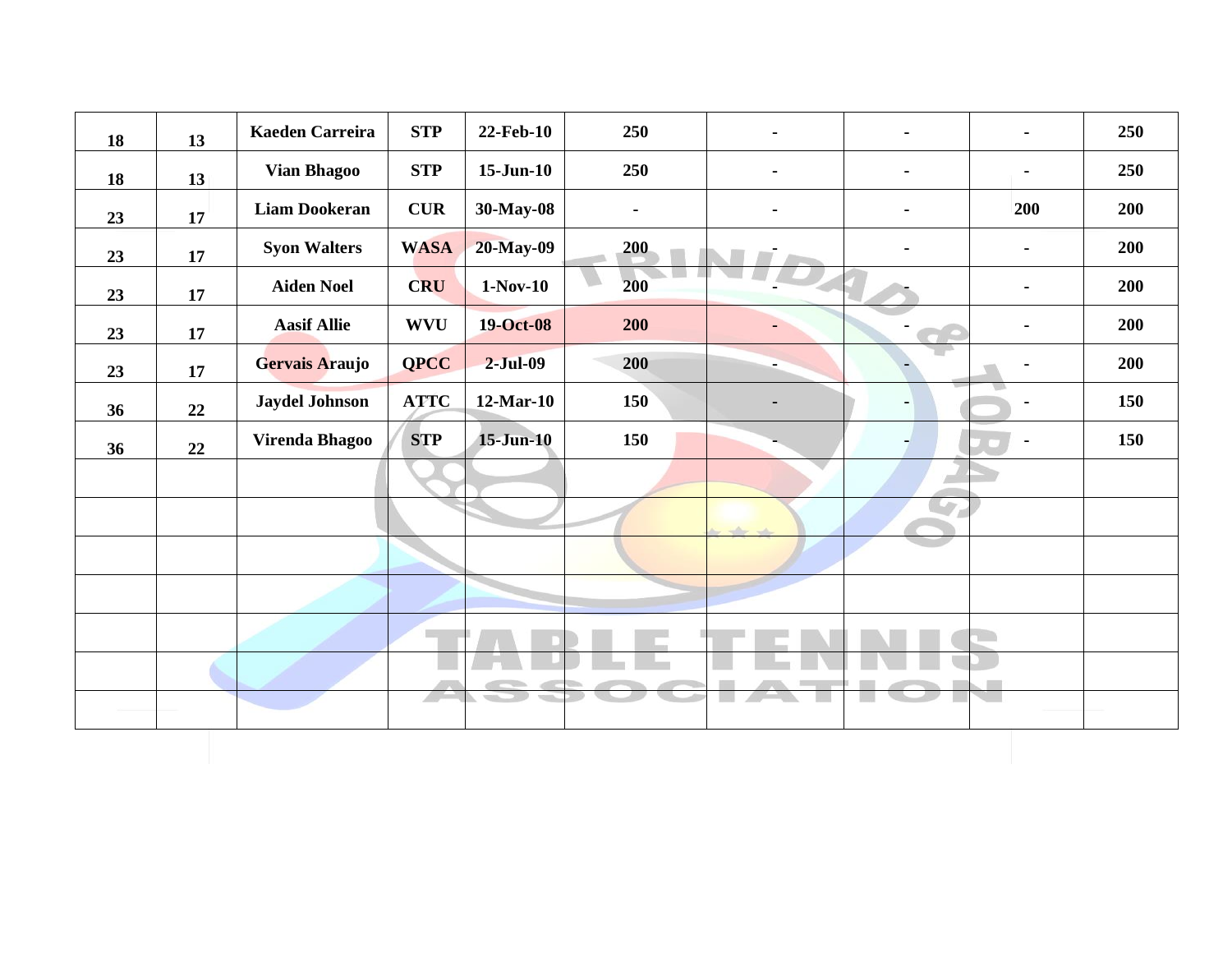|                         | <b>UNDER 13 GIRLS</b> |                                   |              |                                |                                          |                                         |                                     |                                         |                               |  |  |  |
|-------------------------|-----------------------|-----------------------------------|--------------|--------------------------------|------------------------------------------|-----------------------------------------|-------------------------------------|-----------------------------------------|-------------------------------|--|--|--|
|                         |                       |                                   |              |                                | BORN ON OR AFTER 1ST JANUARY 2008.       |                                         |                                     |                                         |                               |  |  |  |
| <b>RANK</b><br>2020     | <b>RANK</b><br>2021   | <b>NAME</b>                       | <b>CLUB</b>  | <b>DATE OF</b><br><b>BIRTH</b> | <b>ICWI</b><br><b>SILVERBOWL</b><br>2020 | <b>SOLO</b><br><b>NATIONALS</b><br>2019 | <b>TRINBAGO</b><br><b>OPEN 2019</b> | <b>SCOTIA</b><br><b>SCHOOLS</b><br>2019 | <b>TOTAL</b><br><b>POINTS</b> |  |  |  |
| $\mathbf{1}$            | $\mathbf{1}$          | <b>Chloe Fraser</b>               | <b>CRU</b>   | <b>4-Dec-08</b>                | 750                                      | 950                                     | 750                                 | 750                                     | 3200                          |  |  |  |
| $\boldsymbol{2}$        | $\boldsymbol{2}$      | <b>Ashlea</b><br><b>Mohammed</b>  | <b>ATTC</b>  | <b>6-Feb-09</b>                | 350                                      | 700                                     | 450                                 | 550                                     | 2050                          |  |  |  |
| $\overline{\mathbf{3}}$ | $\mathbf{3}$          | <b>Jordan Thong</b>               | <b>OPCC</b>  | 23-Mar-08                      | 350                                      | 600                                     | 550                                 | 450                                     | 1950                          |  |  |  |
| $\overline{\mathbf{3}}$ | $\mathbf{3}$          | Lyllana Boodhan                   | <b>WVU</b>   | $4$ -May-09                    | 450                                      | 600                                     | 450                                 | 450                                     | 1950                          |  |  |  |
| 5                       | 5                     | <b>Jerise Elder</b>               | <b>POW</b>   | 14-Sep-09                      | 450                                      | 500                                     | 350                                 | 350                                     | 1650                          |  |  |  |
| 6                       | 6                     | <b>Jinique Linton</b>             | <b>OPCC</b>  | 7-Oct-09                       | 350                                      | 500                                     | 250<br>a.                           |                                         | 1100                          |  |  |  |
| 8                       | $\overline{7}$        | Shreya Maraj                      | <b>IND</b>   | 18-Jun-09                      | $\blacksquare$                           | xx<br>$\frac{1}{2\sqrt{3}}$             | 350                                 | 350                                     | 700                           |  |  |  |
| 9                       | 8                     | <b>Jasmine Billingy</b>           | <b>EAST</b>  | $1-Apr-10$                     | 550                                      |                                         | $\blacksquare$                      | $\overline{a}$                          | 550                           |  |  |  |
| 11                      | $\boldsymbol{9}$      | Nanyanka Blanc-<br><b>Peters</b>  | <b>QPCC</b>  | 22-Sep-08                      | $\blacksquare$                           |                                         |                                     | 350                                     | 350                           |  |  |  |
| 11                      | 9                     | <b>Nadira</b><br><b>Rampersad</b> | COB          | $9-Sep-10$                     | 350                                      |                                         |                                     |                                         | 350                           |  |  |  |
| 13                      | 11                    | J'nai Samuel                      | <b>OPCC</b>  | $2-Jan-10$                     | 250                                      |                                         |                                     |                                         | 250                           |  |  |  |
| 13                      | 11                    | <b>Hanalisa Mcleod</b>            | <b>BAM</b>   | 21-Jul-08                      | $\blacksquare$                           |                                         | $\blacksquare$                      | 250                                     | 250                           |  |  |  |
| 13                      | 11                    | <b>Kaitlyn La Fon</b>             | <b>SJCSJ</b> | 5-Jan-08                       | $\blacksquare$                           | $\blacksquare$                          | $\blacksquare$                      | 250                                     | 250                           |  |  |  |
| 13                      | 11                    | <b>Miryam Smith</b>               | <b>STTC</b>  | 11-Nov-09                      | 250                                      |                                         | $\blacksquare$                      | $\blacksquare$                          | 250                           |  |  |  |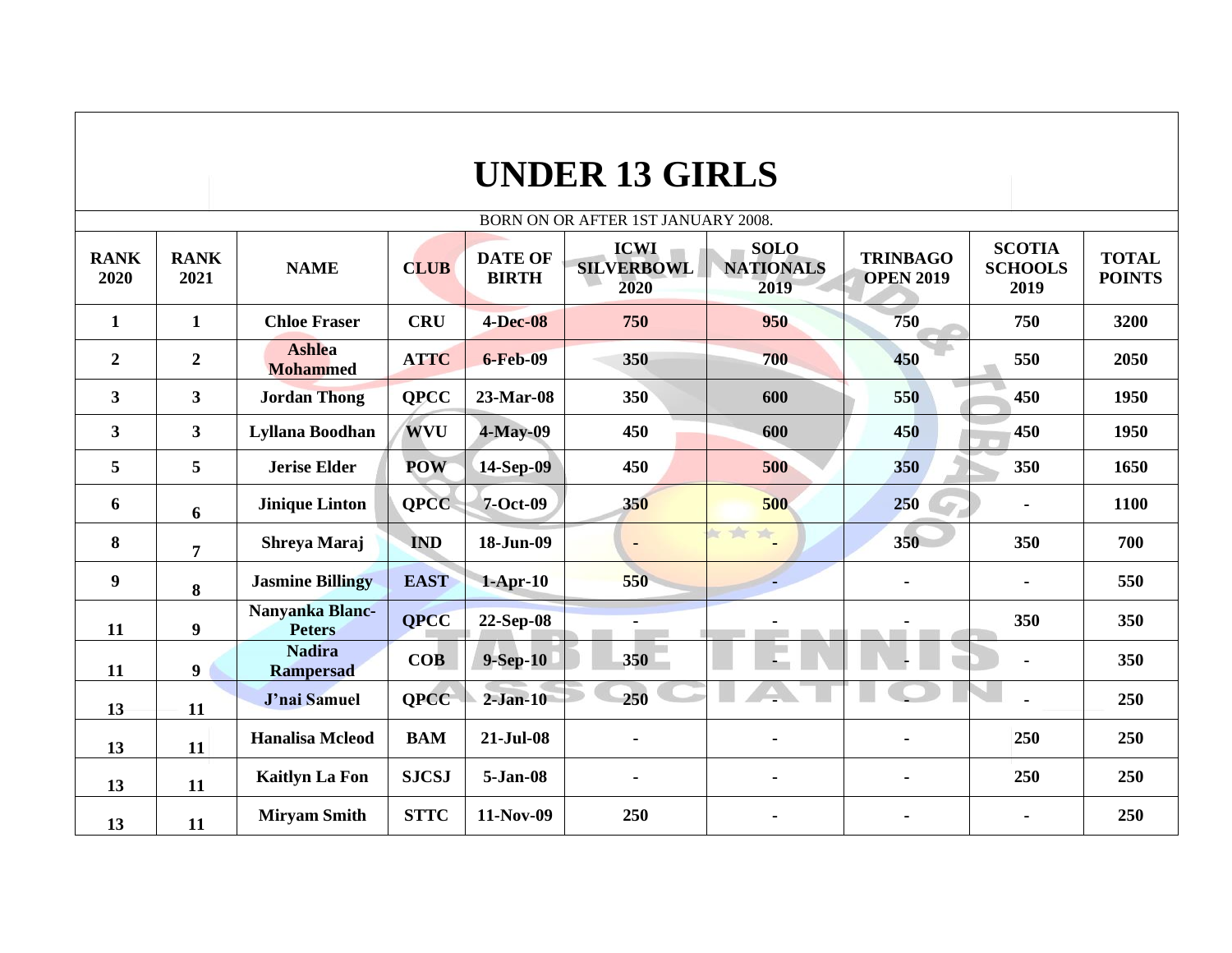| 13 | 11 | Yaisa-Marie<br>Lawrence | <b>POW</b> | $2-Mar-10$         | 250 | $\blacksquare$                                                            |   | ۰ | 250 |
|----|----|-------------------------|------------|--------------------|-----|---------------------------------------------------------------------------|---|---|-----|
|    |    |                         |            |                    |     |                                                                           |   |   |     |
|    |    |                         |            |                    |     |                                                                           |   |   |     |
|    |    |                         |            | <b>The Company</b> |     |                                                                           |   |   |     |
|    |    |                         |            |                    |     |                                                                           |   |   |     |
|    |    |                         |            |                    |     |                                                                           |   |   |     |
|    |    |                         |            |                    |     |                                                                           | w |   |     |
|    |    |                         |            |                    |     |                                                                           |   |   |     |
|    |    |                         |            |                    |     |                                                                           |   |   |     |
|    |    |                         |            |                    |     |                                                                           |   |   |     |
|    |    |                         |            |                    |     | $\frac{1}{2}$                                                             | w |   |     |
|    |    |                         |            |                    |     |                                                                           |   |   |     |
|    |    |                         |            |                    |     |                                                                           |   |   |     |
|    |    |                         |            |                    |     |                                                                           |   |   |     |
|    |    |                         |            |                    |     |                                                                           |   |   |     |
|    |    |                         | 27         |                    |     | $\mathcal{L}_{\text{max}}$<br>$\overline{\phantom{a}}$<br><b>Contract</b> | 黒 |   |     |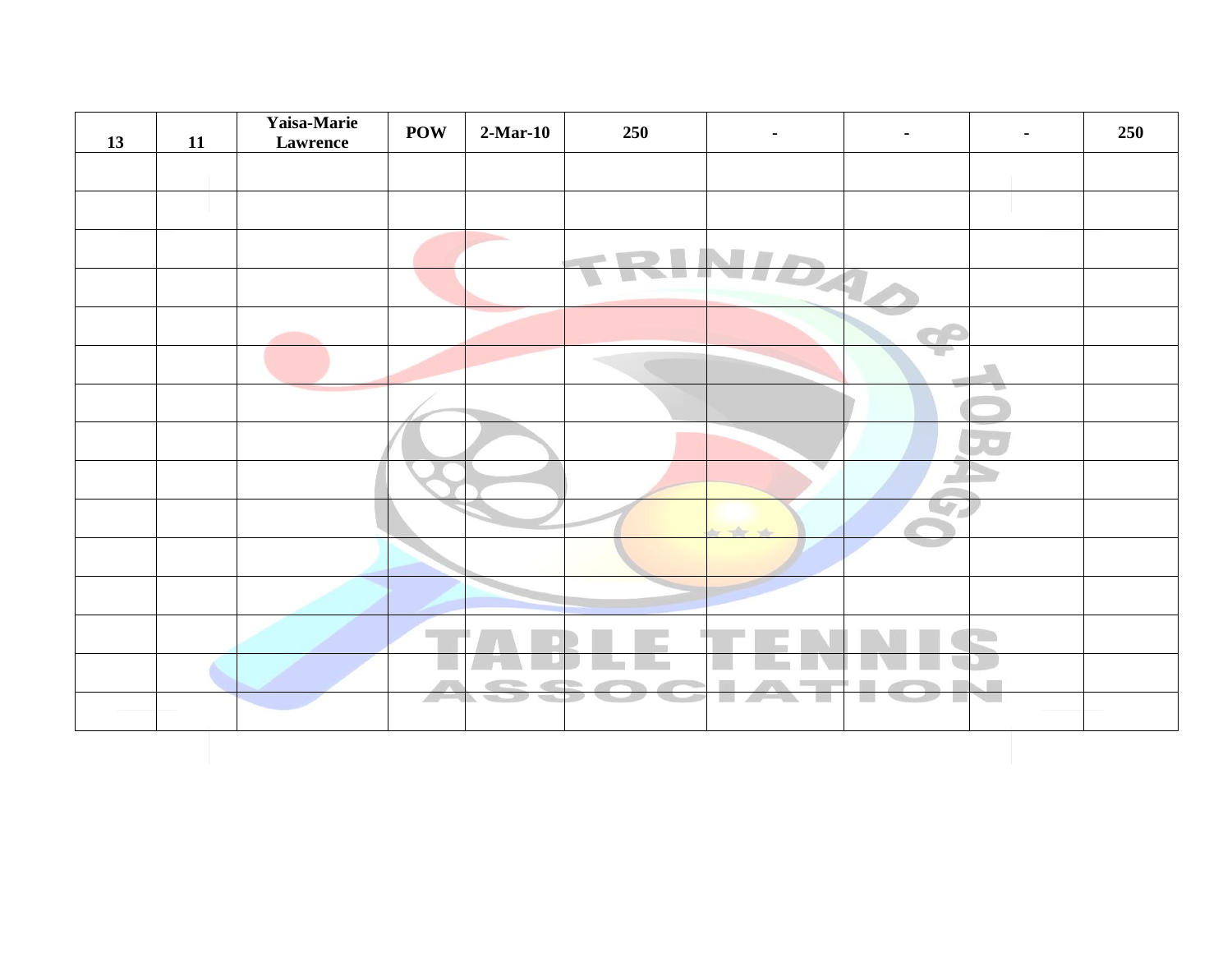## **UNDER 15 BOYS**

| <b>BORN ON OR AFTER 1ST JANUARY 2006.</b> |                         |                                    |             |                                |                                          |                                         |                                     |                                         |                               |  |  |  |
|-------------------------------------------|-------------------------|------------------------------------|-------------|--------------------------------|------------------------------------------|-----------------------------------------|-------------------------------------|-----------------------------------------|-------------------------------|--|--|--|
| <b>RANK</b><br>2020                       | <b>RANK</b><br>2021     | <b>NAME</b>                        | <b>CLUB</b> | <b>DATE OF</b><br><b>BIRTH</b> | <b>ICWI</b><br><b>SILVERBOWL</b><br>2020 | <b>SOLO</b><br><b>NATIONALS</b><br>2019 | <b>TRINBAGO</b><br><b>OPEN 2019</b> | <b>SCOTIA</b><br><b>SCHOOLS</b><br>2019 | <b>TOTAL</b><br><b>POINTS</b> |  |  |  |
| $\mathbf{3}$                              | $\mathbf{1}$            | <b>Samuel</b><br><b>Humphreys</b>  | <b>EAST</b> | 5-Oct-06                       | 200                                      | 700                                     | 450                                 | 450                                     | 1800                          |  |  |  |
| $\overline{\mathbf{4}}$                   | $\boldsymbol{2}$        | <b>Mikhail</b><br><b>Deonarine</b> | <b>WASA</b> | $25 - Jun-06$                  | 450                                      | 400                                     | 350                                 | 350                                     | 1550                          |  |  |  |
| 6                                         | $\mathbf{3}$            | <b>Sachin</b><br><b>Ramsumair</b>  | <b>COB</b>  | 5-May-06                       | 250                                      | 500                                     | 350                                 | 350                                     | 1450                          |  |  |  |
| $\overline{7}$                            | $\overline{\mathbf{4}}$ | <b>Kymani Holder</b>               | <b>TIG</b>  | 30-May-07                      | 350                                      | 400                                     | 200                                 | 250                                     | 1200                          |  |  |  |
| 8                                         | 5                       | <b>Esaa Mohammed</b>               | <b>WVU</b>  | $02$ -May-<br>06               | 250                                      | 400                                     | 250                                 | 250                                     | 1150                          |  |  |  |
| 10                                        | 6                       | <b>Sameer Ali</b>                  | <b>WVU</b>  | 16-Dec-06                      | 250                                      | 500<br><b>NEW</b>                       |                                     | 250                                     | 1000                          |  |  |  |
| 14                                        | $\overline{7}$          | <b>Kayode Lee</b>                  | <b>ATTC</b> | 21-Feb-07                      | 250                                      | 300                                     |                                     | $\blacksquare$                          | 550                           |  |  |  |
| 16                                        | 8                       | <b>Antidio Renwick</b>             | <b>ATTC</b> | 24-Sep-06                      | 200                                      | 300                                     |                                     | $\blacksquare$                          | 500                           |  |  |  |
| 17                                        | 9                       | <b>Ajay Sookdeo</b>                | <b>WVU</b>  | 13-Mar-06                      | 250                                      | $-1$                                    |                                     | 200                                     | 450                           |  |  |  |
| 17                                        | 9                       | <b>Gabriel John</b>                | <b>BLA</b>  | 5-Feb-08                       | 450                                      | ٠                                       | $\bullet$                           | $\blacksquare$                          | 450                           |  |  |  |
| 19                                        | 11                      | <b>Raseen Khan</b>                 | <b>WVU</b>  | 13-Mar-07                      | 200                                      |                                         |                                     | 200                                     | 400                           |  |  |  |
| 20                                        | 12                      | <b>Dillon Bruce</b>                | <b>WASA</b> | <b>28-Dec-08</b>               | 350                                      |                                         |                                     |                                         | 350                           |  |  |  |
| 23                                        | 13                      | <b>Malik Gopaul</b>                | <b>CRU</b>  | 21-Nov-08                      | 250                                      | $\blacksquare$                          |                                     | ۰                                       | 250                           |  |  |  |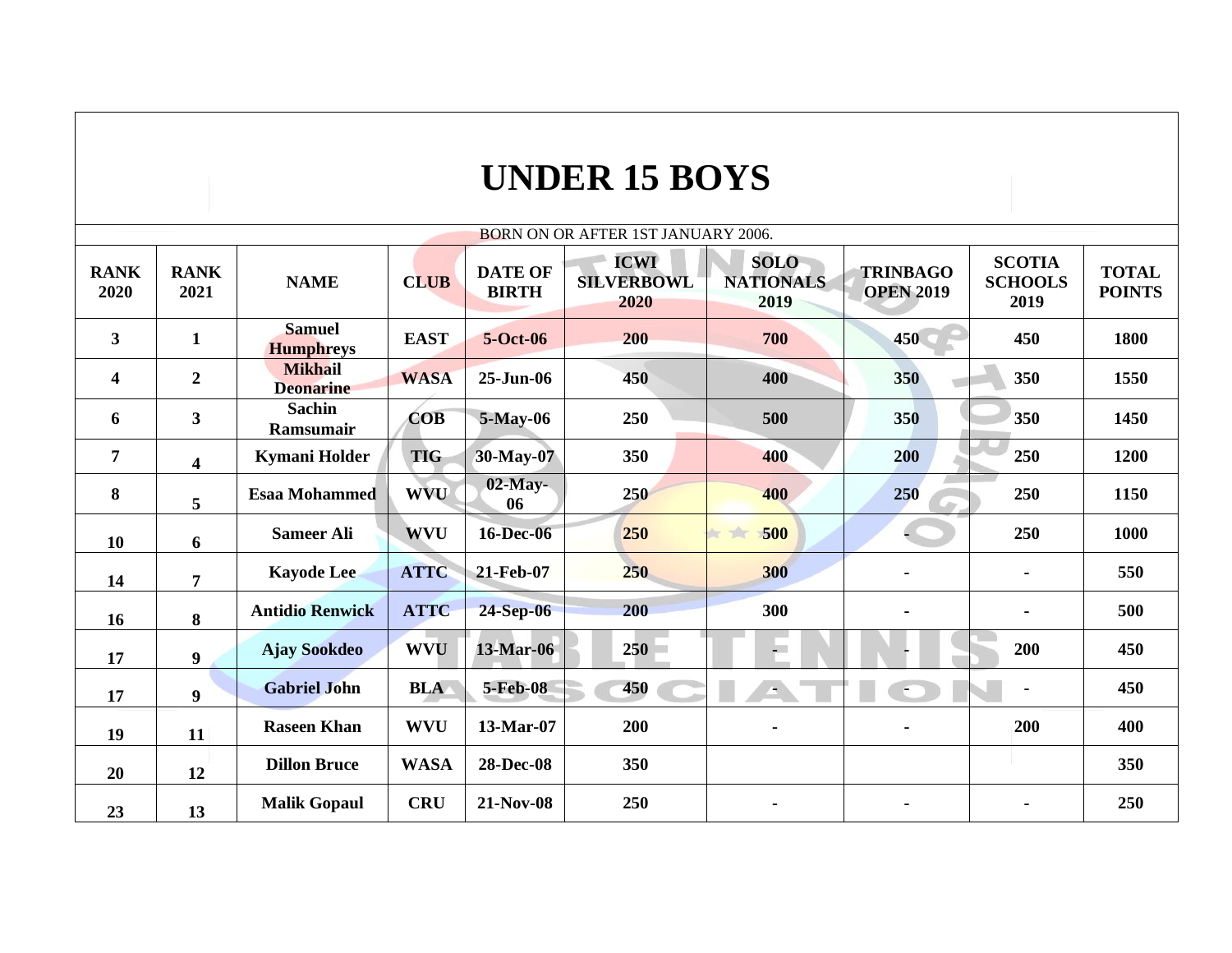| 25 | 14 | <b>Brandon Belgrave</b>              | <b>HIL</b>  | 13-Jun-06        |            | $\blacksquare$ | $\blacksquare$ | 200            | 200 |
|----|----|--------------------------------------|-------------|------------------|------------|----------------|----------------|----------------|-----|
| 25 | 14 | <b>Christopher</b><br>Joseph-Samaroo | <b>CRU</b>  | 19-Nov-07        | 200        | $\blacksquare$ | $\blacksquare$ | $\blacksquare$ | 200 |
| 25 | 14 | <b>Jahim Alexander</b>               | <b>QPCC</b> | 14-Dec-06        | 200        | $\blacksquare$ | $\blacksquare$ | $\blacksquare$ | 200 |
| 25 | 14 | <b>Kanye George</b>                  | <b>WASA</b> | 11-Jan-08        | 200        |                | $\blacksquare$ | $\blacksquare$ | 200 |
| 25 | 14 | <b>Luke Correia</b>                  | <b>FAT</b>  | 19-Nov-06        |            |                |                | 200            | 200 |
| 25 | 14 | <b>Ross Ramkissoon</b>               | <b>NAP</b>  | $1-Mar-07$       |            |                |                | 200            | 200 |
| 36 | 20 | <b>Christian Aaron</b>               | <b>HIL</b>  | 19-Jun-07        | - 1        |                |                | 150            | 150 |
| 36 | 20 | <b>Jacob Zamore</b>                  | <b>FAT</b>  | 3-Feb-06         | ٠          |                | $\blacksquare$ | 150            | 150 |
| 36 | 20 | <b>Jadon Soverall</b>                | <b>BLA</b>  | $25-Apr-06$      | 150        |                |                | $\blacksquare$ | 150 |
| 36 | 20 | <b>Josiah Gobin</b>                  | <b>FAT</b>  | <b>16-Nov-06</b> | 150        | $\blacksquare$ | $\blacksquare$ |                | 150 |
| 36 | 20 | <b>Liam Gooding</b>                  | <b>FAT</b>  | $20$ -Apr- $06$  | 150        |                |                |                | 150 |
| 36 | 20 | <b>Luke Kenoo</b>                    | <b>POW</b>  | 14-Mar-08        | 150        |                |                | $\blacksquare$ | 150 |
| 36 | 20 | <b>Yeshowah Smith</b>                | <b>STTC</b> | <b>15-Jan-08</b> | 150        |                | $\blacksquare$ | $\blacksquare$ | 150 |
| 46 | 27 | <b>Shane Kenoo</b>                   | <b>POW</b>  | 14-Oct-06        | 100        |                |                |                | 100 |
| 46 | 27 | <b>Xericardo</b><br><b>Lawrence</b>  | <b>POW</b>  | 5-Jun-07         | <b>100</b> |                |                |                | 100 |
|    |    |                                      |             |                  |            |                |                |                |     |
|    |    |                                      |             |                  |            |                |                |                |     |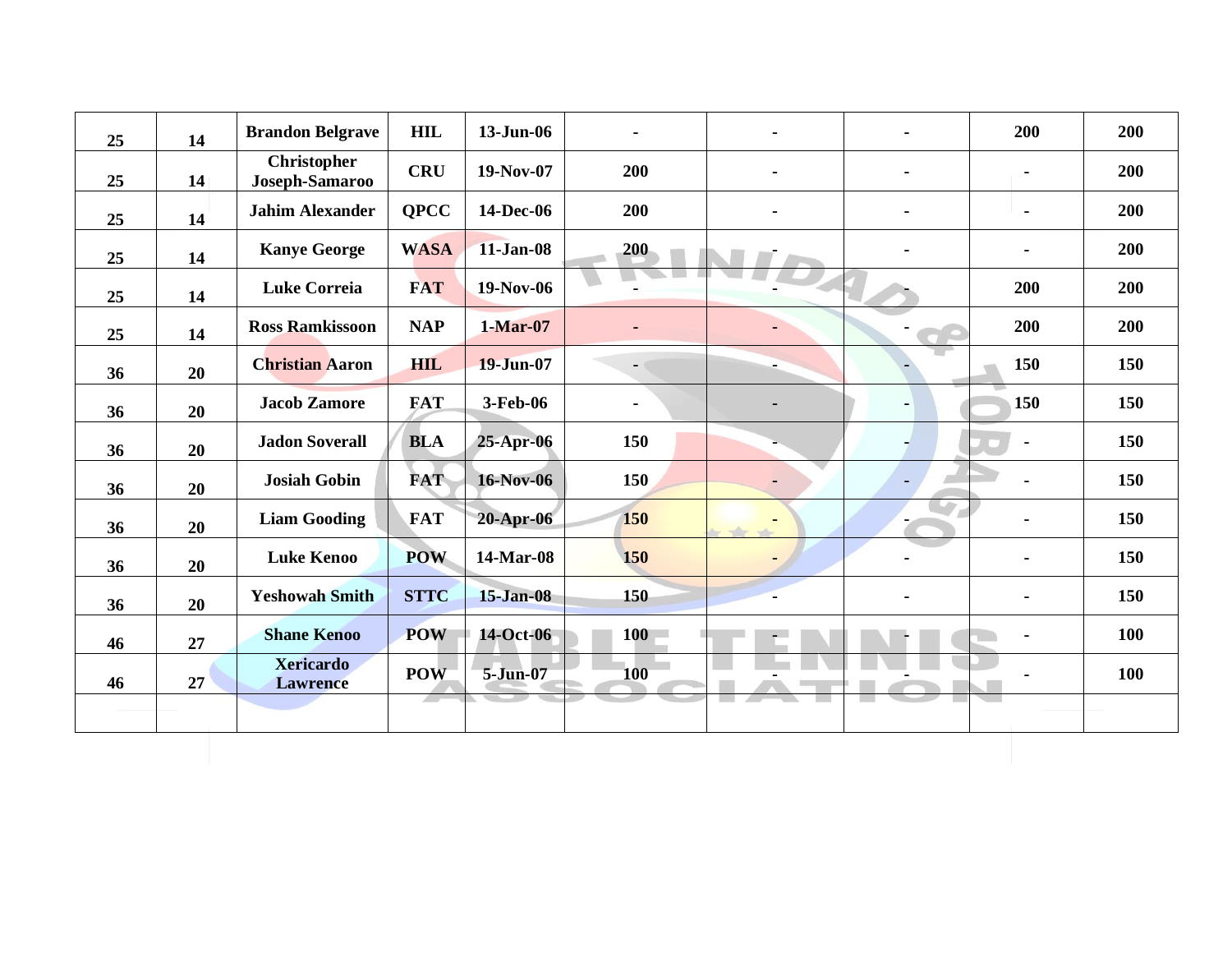|                     |                         |                                     |             |                                | <b>UNDER 15 GIRLS</b>                    |                                         |                                     |                                         |                               |
|---------------------|-------------------------|-------------------------------------|-------------|--------------------------------|------------------------------------------|-----------------------------------------|-------------------------------------|-----------------------------------------|-------------------------------|
|                     |                         |                                     |             |                                | BORN ON OR AFTER 1ST JANUARY 2006.       |                                         |                                     |                                         |                               |
| <b>RANK</b><br>2020 | <b>RANK</b><br>2021     | <b>NAME</b>                         | <b>CLUB</b> | <b>DATE OF</b><br><b>BIRTH</b> | <b>ICWI</b><br><b>SILVERBOWL</b><br>2020 | <b>SOLO</b><br><b>NATIONALS</b><br>2019 | <b>TRINBAGO</b><br><b>OPEN 2019</b> | <b>SCOTIA</b><br><b>SCHOOLS</b><br>2019 | <b>TOTAL</b><br><b>POINTS</b> |
| 6                   | $\mathbf{1}$            | <b>Yzabelle Morris</b>              | <b>WVU</b>  | $2-Feb-06$                     | 350                                      |                                         |                                     | 250                                     | 600                           |
| $\overline{7}$      | $\overline{2}$          | <b>Chloe Fraser</b>                 | <b>CRU</b>  | <b>4-Dec-08</b>                | 450                                      |                                         |                                     | $\blacksquare$                          | 450                           |
| 8                   | $\overline{\mathbf{3}}$ | <b>Jordan Thong</b>                 | <b>QPCC</b> | 23-Mar-08                      | 350                                      |                                         |                                     |                                         | 350                           |
| 9                   | $\overline{\mathbf{4}}$ | <b>Natalya Bahaw</b>                | <b>SJCS</b> | 19-Nov-07                      |                                          |                                         |                                     | 250                                     | 250                           |
| $\boldsymbol{9}$    | $\overline{\mathbf{4}}$ | <b>Dianne Bisnath</b>               | <b>SSC</b>  |                                | $\blacksquare$                           |                                         |                                     | 250                                     | 250                           |
| 9                   | $\overline{\mathbf{4}}$ | <b>Kaitlyn La Fon</b>               | <b>SJCS</b> | <b>5-Jan-08</b>                |                                          |                                         | <b>AP</b>                           | 250                                     | 250                           |
| 12                  | $\overline{7}$          | <b>Tiana Marie</b><br><b>Fields</b> | <b>COB</b>  | 7-Feb-07                       | 200                                      | 女女女                                     |                                     | $\blacksquare$                          | 200                           |
| 12                  | $\overline{7}$          | Mia Mapp                            | <b>WVU</b>  | 4-Mar-07                       | 200                                      |                                         | $\blacksquare$                      | $\blacksquare$                          | 200                           |
| 12                  | $\overline{7}$          | <b>Avvya Dhingra</b>                | <b>WASA</b> | 28-Nov-06                      | 200                                      |                                         |                                     |                                         | 200                           |
|                     |                         |                                     |             |                                |                                          |                                         |                                     |                                         |                               |
|                     |                         |                                     |             | <b>SSS</b>                     |                                          |                                         |                                     | V.                                      |                               |
|                     |                         |                                     |             |                                |                                          |                                         |                                     |                                         |                               |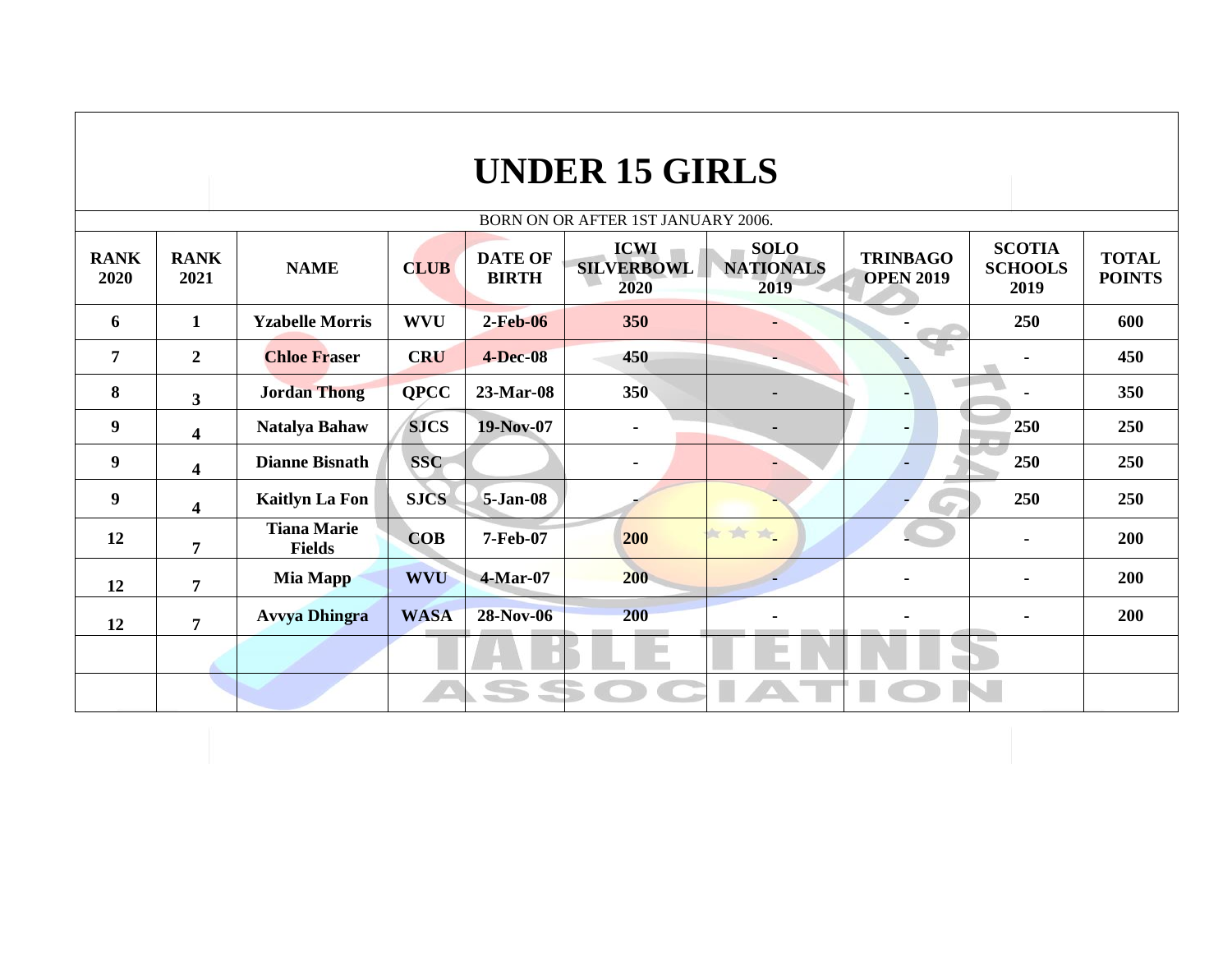| <b>UNDER 19 BOYS</b> |                                           |                             |             |                                |                                          |                                         |                                        |                               |  |  |  |  |
|----------------------|-------------------------------------------|-----------------------------|-------------|--------------------------------|------------------------------------------|-----------------------------------------|----------------------------------------|-------------------------------|--|--|--|--|
|                      | <b>BORN ON OR AFTER 1ST JANUARY 2002.</b> |                             |             |                                |                                          |                                         |                                        |                               |  |  |  |  |
| <b>RANK</b><br>2020  | <b>RANK</b><br>2021                       | <b>NAME</b>                 | <b>CLUB</b> | <b>DATE OF</b><br><b>BIRTH</b> | <b>ICWI</b><br><b>SILVERBOWL</b><br>2020 | <b>SOLO</b><br><b>NATIONALS</b><br>2019 | <b>TRINBAGO</b><br><b>OPEN</b><br>2019 | <b>TOTAL</b><br><b>POINTS</b> |  |  |  |  |
| $\mathbf{1}$         | $\mathbf{1}$                              | <b>Derron Douglas</b>       | <b>QPCC</b> | $16-Sep-03$                    | 750                                      | 950                                     | 550                                    | 2250                          |  |  |  |  |
| $\overline{2}$       | $\boldsymbol{2}$                          | <b>Abraham Francis</b>      | <b>OPCC</b> | $6 - Jun-02$                   | 550                                      | 600                                     | 450                                    | 1600                          |  |  |  |  |
| $\mathbf{3}$         | $\overline{\mathbf{3}}$                   | <b>Mikhail Dookie</b>       | <b>BLA</b>  | 15-Feb-03                      | 450                                      | 500                                     | 450                                    | 1400                          |  |  |  |  |
| 4                    | 4                                         | <b>Nicholas O'Young</b>     | <b>BLA</b>  | $2-Feb-05$                     | 350                                      | 600                                     | 350                                    | 1300                          |  |  |  |  |
| 4                    | 4                                         | <b>Nicolas Lee</b>          | <b>BLA</b>  | 15-Dec-04                      | 450                                      | 500                                     | 350                                    | 1300                          |  |  |  |  |
| 6                    | 6                                         | <b>Vasesh</b><br>Ramphallie | <b>WVU</b>  | 5-Sep-03                       | 350                                      | 400                                     | 350                                    | 1100                          |  |  |  |  |
| $\overline{7}$       | $\overline{7}$                            | <b>Jamali Mauge</b>         | <b>BLA</b>  | $10 - Jan-05$                  | $\frac{1}{2}$<br>350                     | 女女<br>400                               | 250                                    | 1000                          |  |  |  |  |
| $\overline{7}$       | $\overline{7}$                            | <b>Jean Marc Lee</b><br>Fai | <b>POW</b>  | $5-May-02$                     | 250                                      | 400                                     | 350                                    | 1000                          |  |  |  |  |
| $\boldsymbol{9}$     | 9                                         | <b>Darrion Bruce</b>        | <b>WASA</b> | 18-Jun-04                      | 250                                      | 400                                     | 250                                    | 900                           |  |  |  |  |
| $\boldsymbol{9}$     | $\boldsymbol{9}$                          | <b>Macheo Mejies</b>        | <b>WASA</b> | 12-Sep-03                      | 250                                      | 400                                     | 250                                    | 900                           |  |  |  |  |
| 11                   | 11                                        | <b>Josiah Cottoy</b>        | <b>WASA</b> | 18-Apr-03                      | 250                                      | 300                                     | 200                                    | 750                           |  |  |  |  |
| 11                   | 11                                        | <b>Vheer Samnarine</b>      | <b>POW</b>  | $9-Jun-05$                     | 250                                      | 300                                     | 200                                    | 750                           |  |  |  |  |
| 13                   | 13                                        | <b>Christoff Roberts</b>    | <b>WASA</b> | $3-Jun-03$                     | ۰                                        | 400                                     | 250                                    | 650                           |  |  |  |  |
| 13                   | 13                                        | <b>Joshua Dass</b>          | <b>WASA</b> | 24-Mar-03                      | $\blacksquare$                           | 400                                     | 250                                    | 650                           |  |  |  |  |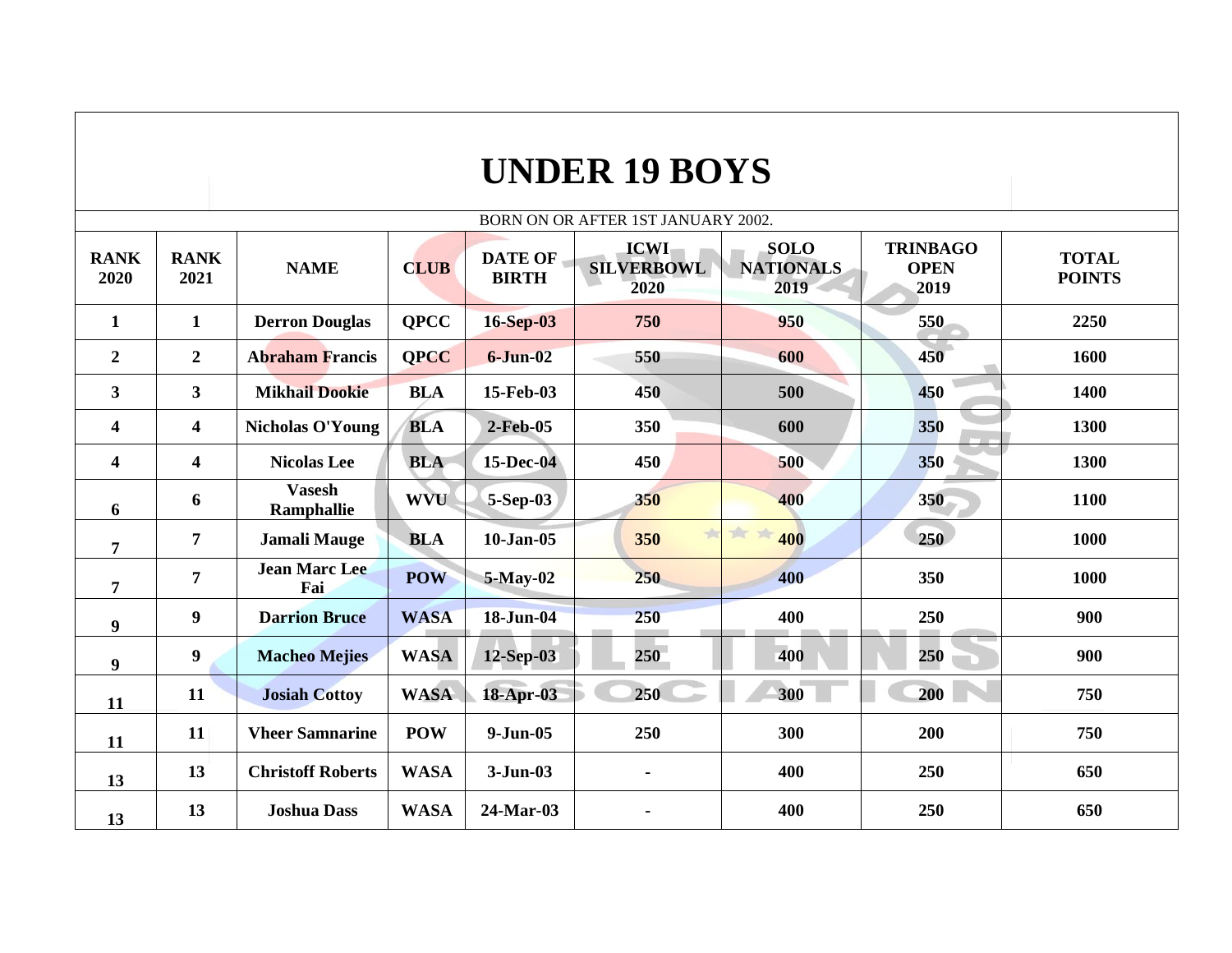| 15 | 15 | <b>Tyrell Joseph</b>               | <b>BLA</b>  | 9-Sep-05         | 200 | 200            | 200            | 600 |
|----|----|------------------------------------|-------------|------------------|-----|----------------|----------------|-----|
| 16 | 16 | <b>Stefan Lawrence</b>             | <b>ATTC</b> | 17-Jul-04        | 150 | 200            | 200            | 550 |
| 17 | 17 | <b>Emmanuel</b><br><b>Edwards</b>  | <b>WASA</b> | $1-Aug-03$       |     | 300            | 200            | 500 |
| 18 | 18 | <b>Akeem Beharry</b>               | <b>WVU</b>  | 19-Jan-03        |     | 400            |                | 400 |
| 19 | 19 | Akash Maharaj                      | <b>WASA</b> | 26-Nov-05        | 150 |                | 200            | 350 |
| 19 | 19 | <b>Samuel</b><br><b>Humphreys</b>  | <b>QPCC</b> | 5-Oct-06         | 350 |                |                | 350 |
| 21 | 21 | <b>Brandon</b> Lee<br>Young        | <b>TIG</b>  | <b>22-Jul-02</b> | E,  | 300            |                | 300 |
| 22 | 22 | <b>Esaa Mohammed</b>               | <b>WVU</b>  | $02$ -May-06     | 250 | $\blacksquare$ |                | 250 |
| 22 | 22 | <b>Narren Persuad</b>              | <b>EAST</b> | 17-Aug-05        | 250 |                |                | 250 |
| 22 | 22 | <b>Sachin</b><br>Ramsumair         | <b>COB</b>  | 5-May-06         | 250 |                |                | 250 |
| 25 | 25 | <b>Justin Bachan</b>               | <b>WVU</b>  | 31-Jan-04        | 200 | $\rightarrow$  |                | 200 |
| 25 | 25 | <b>Yirah Mc Intosh</b>             | <b>TIG</b>  | 7-Sep-05         | 200 |                |                | 200 |
| 25 | 25 | <b>Sameer Ali</b>                  | <b>WVU</b>  | <b>16-Dec-06</b> | 200 | $\blacksquare$ | $\blacksquare$ | 200 |
| 25 | 25 | <b>Shair Khan</b>                  | <b>WASA</b> |                  | 200 |                | ÷,             | 200 |
| 29 | 29 | <b>Raseen Khan</b>                 | <b>WVU</b>  | 13-Mar-07        | 150 |                |                | 150 |
| 29 | 29 | <b>Mikhail</b><br><b>Deonarine</b> | <b>WASA</b> | $25 - Jun-06$    | 150 | ۰              |                | 150 |
| 29 | 29 | <b>Ajay Sookdeo</b>                | <b>WVU</b>  | 13-Mar-06        | 150 | $\blacksquare$ |                | 150 |
| 29 | 29 | <b>Sareeq Sahadeo</b>              | <b>POW</b>  | $7-May-05$       | 150 |                |                | 150 |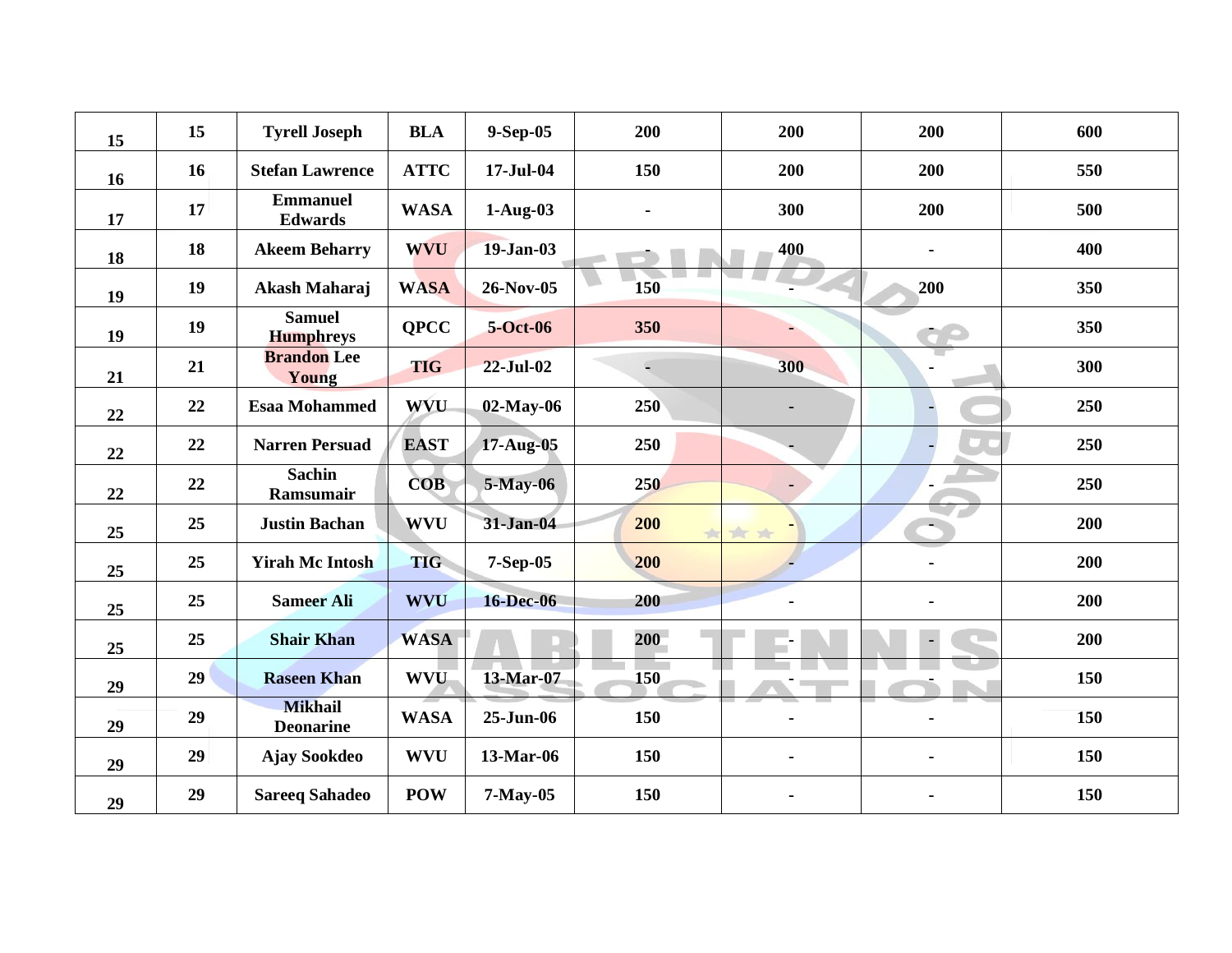| 29 | 29 | <b>Shane Kenoo</b>  | <b>POW</b>  | 14-Oct-06  | 150 |                                                                     | 150 |
|----|----|---------------------|-------------|------------|-----|---------------------------------------------------------------------|-----|
| 29 | 29 | <b>Jiel Johnson</b> | <b>ATTC</b> | 12-Mar-05  | 150 | $\blacksquare$                                                      | 150 |
| 29 | 29 | Alejandro Joseph    | <b>ATTC</b> | $3-Dec-04$ | 150 | $\blacksquare$                                                      | 150 |
|    |    |                     |             |            |     |                                                                     |     |
|    |    |                     |             |            |     |                                                                     |     |
|    |    |                     |             |            |     |                                                                     |     |
|    |    |                     |             |            |     |                                                                     |     |
|    |    |                     |             |            |     |                                                                     |     |
|    |    |                     |             |            |     |                                                                     |     |
|    |    |                     |             |            |     |                                                                     |     |
|    |    |                     |             |            |     | $\frac{1}{2} \left( \frac{1}{2} \right) \left( \frac{1}{2} \right)$ |     |
|    |    |                     |             |            |     |                                                                     |     |
|    |    |                     |             |            |     |                                                                     |     |
|    |    |                     |             |            |     |                                                                     |     |
|    |    |                     |             |            |     |                                                                     |     |
|    |    |                     |             |            |     |                                                                     |     |
|    |    |                     |             |            |     |                                                                     |     |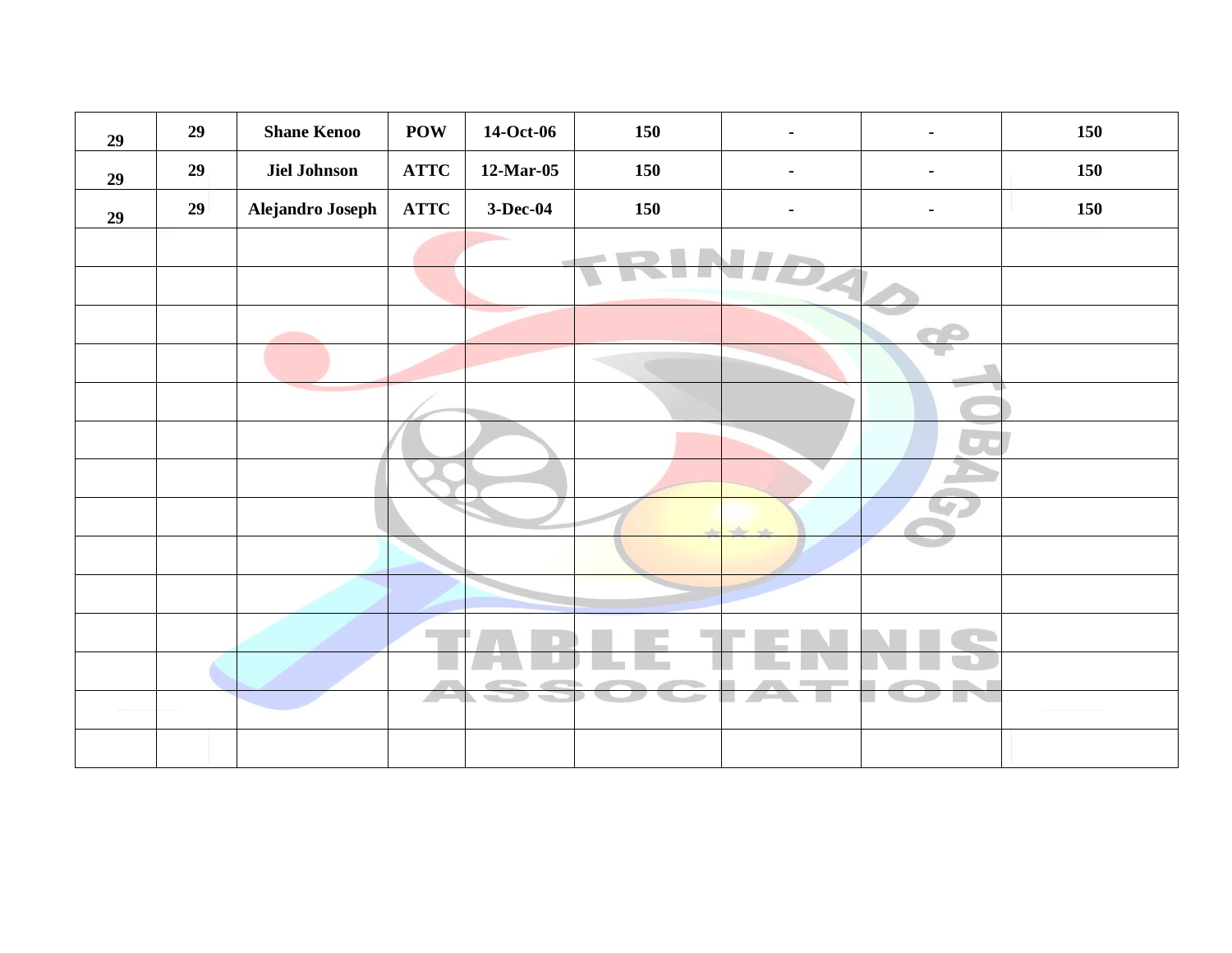## **UNDER 19 GIRLS**

|                         | BORN ON OR AFTER 1ST JANUARY 2002. |                                        |             |                                |                                          |                                         |                                        |                               |  |  |  |
|-------------------------|------------------------------------|----------------------------------------|-------------|--------------------------------|------------------------------------------|-----------------------------------------|----------------------------------------|-------------------------------|--|--|--|
| <b>RANK</b><br>2020     | <b>RANK</b><br>2021                | <b>NAME</b>                            | <b>CLUB</b> | <b>DATE OF</b><br><b>BIRTH</b> | <b>ICWI</b><br><b>SILVERBOWL</b><br>2020 | <b>SOLO</b><br><b>NATIONALS</b><br>2019 | <b>TRINBAGO</b><br><b>OPEN</b><br>2019 | <b>TOTAL</b><br><b>POINTS</b> |  |  |  |
| $\mathbf{1}$            | $\mathbf{1}$                       | Priyanka<br><b>Khellawan</b>           | <b>COB</b>  | $15 - Jun-05$                  | 750                                      | 600                                     | 550                                    | 1900                          |  |  |  |
| $\overline{2}$          | $\overline{2}$                     | <b>Imani Edwards-</b><br><b>Taylor</b> | <b>QPCC</b> | 16-Aug-05                      | 550                                      | 500                                     | 450                                    | 1500                          |  |  |  |
| $\mathbf{3}$            | $\mathbf{3}$                       | Shreya Maharaj                         | <b>QPCC</b> | $20 - Jun-03$                  |                                          | 700                                     | 750                                    | 1450                          |  |  |  |
| 8                       | $\overline{\mathbf{4}}$            | <b>Derah Ramoutar</b>                  | WVU         | 13-Oct-02                      | 350                                      | 600                                     | 250                                    | 1200                          |  |  |  |
| 5                       | $\overline{\mathbf{4}}$            | <b>Rebekah Sterling</b>                | <b>BLA</b>  | 4-Dec-05                       | 450                                      | 400                                     | 350                                    | 1200                          |  |  |  |
| $\overline{7}$          | 6                                  | <b>Mikah Stroude</b>                   | <b>POW</b>  | 5-Feb-05                       | 450                                      | $\mathcal{L}$<br>400                    | 250                                    | 1100                          |  |  |  |
| 6                       | $\overline{7}$                     | <b>Jewel Nidhan</b>                    | <b>BLA</b>  | 09-Dec-05                      | 350                                      | 400                                     | 250                                    | 1000                          |  |  |  |
| $\overline{\mathbf{4}}$ | 8                                  | <b>Rayanna</b><br><b>Boodhan</b>       | <b>WVU</b>  | 19-May-03                      | ۰                                        | 500                                     | 350                                    | 850                           |  |  |  |
| $\boldsymbol{9}$        | $\boldsymbol{9}$                   | <b>Calisse Marchan</b>                 | <b>ATTC</b> | 30-Aug-04                      |                                          | 300                                     | 200                                    | 500                           |  |  |  |
| 10                      | 10                                 | <b>Yzabelle Morris</b>                 | <b>WVU</b>  | 2-Feb-06                       | 250                                      |                                         |                                        | 250                           |  |  |  |
|                         |                                    |                                        |             |                                |                                          |                                         |                                        |                               |  |  |  |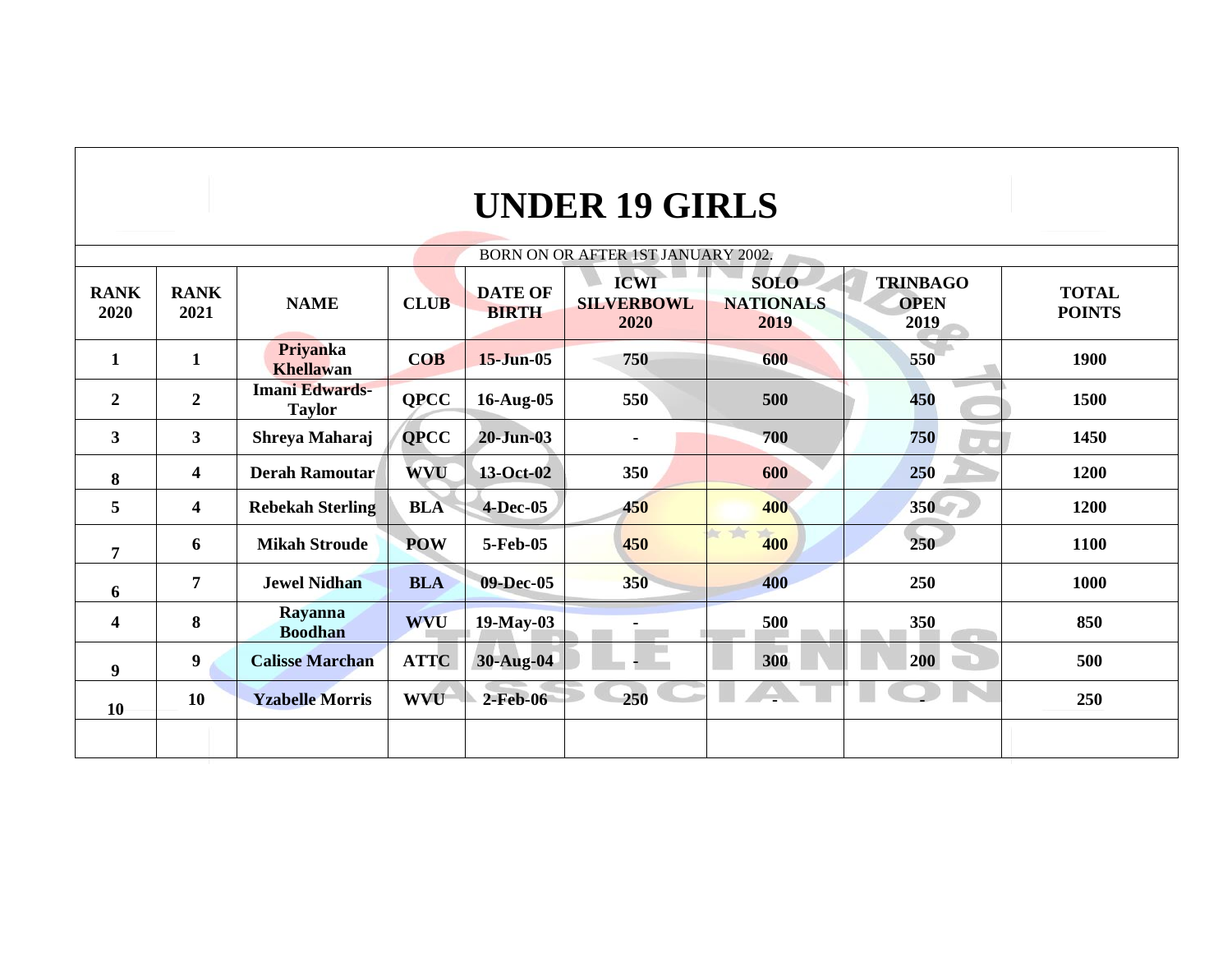| BORN ON OR AFTER 1ST JANUARY 2000. |                         |                                   |             |                                |                                          |                                         |                                        |                               |  |
|------------------------------------|-------------------------|-----------------------------------|-------------|--------------------------------|------------------------------------------|-----------------------------------------|----------------------------------------|-------------------------------|--|
| <b>RANK</b><br>2020                | <b>RANK</b><br>2021     | <b>NAME</b>                       | <b>CLUB</b> | <b>DATE OF</b><br><b>BIRTH</b> | <b>ICWI</b><br><b>SILVERBOWL</b><br>2020 | <b>SOLO</b><br><b>NATIONALS</b><br>2019 | <b>TRINBAGO</b><br><b>OPEN</b><br>2019 | <b>TOTAL</b><br><b>POINTS</b> |  |
| $\mathbf{1}$                       | $\mathbf{1}$            | <b>Derron Douglas</b>             | <b>QPCC</b> | 16-Sep-03                      | 750                                      | 950                                     | 550                                    | 2250                          |  |
| $\boldsymbol{2}$                   | $\boldsymbol{2}$        | <b>Joshua Maxwell</b>             | <b>QPCC</b> | 26-Aug-00                      | 550                                      | 500                                     | 450                                    | 1500                          |  |
| $\overline{\mathbf{3}}$            | 3 <sup>1</sup>          | <b>Abraham Francis</b>            | <b>QPCC</b> | $6-Jun-02$                     | 450                                      | 600                                     | 350                                    | 1400                          |  |
| $\overline{\mathbf{4}}$            | $\overline{\mathbf{4}}$ | <b>N'kosi Rouse</b>               | <b>CRU</b>  | $13$ -Apr-01                   | 350                                      | 600                                     | 350                                    | 1300                          |  |
| 5                                  | 5                       | Luc O'Young                       | <b>BLA</b>  | $3-Dec-00$                     | 350                                      | 500                                     | 350                                    | 1200                          |  |
| 6                                  | 6                       | <b>Jesse Dookie</b>               | <b>BLA</b>  | $6 -$ Jul $-01$                |                                          | $\Rightarrow$<br>700                    | 450                                    | 1150                          |  |
| $\overline{7}$                     | $\overline{7}$          | <b>Emmanuel</b><br>Chuniesingh    | <b>HAW</b>  | $4-Jun-00$                     | 350                                      | 400                                     | 250                                    | 1000                          |  |
| 7                                  | $\overline{7}$          | <b>Mikhail Dookie</b>             | <b>BLA</b>  | 15-Feb-03                      | 350                                      | 400                                     | 250                                    | 1000                          |  |
| 9                                  | $\boldsymbol{9}$        | <b>Vasesh</b><br>Ramphallie       | <b>WVU</b>  | 5-Sep-03                       | 250                                      | 400                                     | 250                                    | 900                           |  |
| 10                                 | 10                      | <b>Christoff Roberts</b>          | <b>WASA</b> | 3-Jun-03                       | 250                                      | 300                                     | 200                                    | 750                           |  |
| 10                                 | 10                      | <b>Matthew Mootra</b>             | <b>BLA</b>  | 13-Dec-00                      |                                          | 500                                     | 250                                    | 750                           |  |
| 10                                 | 10                      | Nikolai Barbour-<br><b>Alexis</b> | <b>BLA</b>  | 14-Jan-01                      | 250                                      | 500                                     |                                        | 750                           |  |
| 13                                 | 13                      | <b>Josiah Cottoy</b>              | <b>WASA</b> | 18-Apr-03                      | 200                                      | 300                                     | 175                                    | 675                           |  |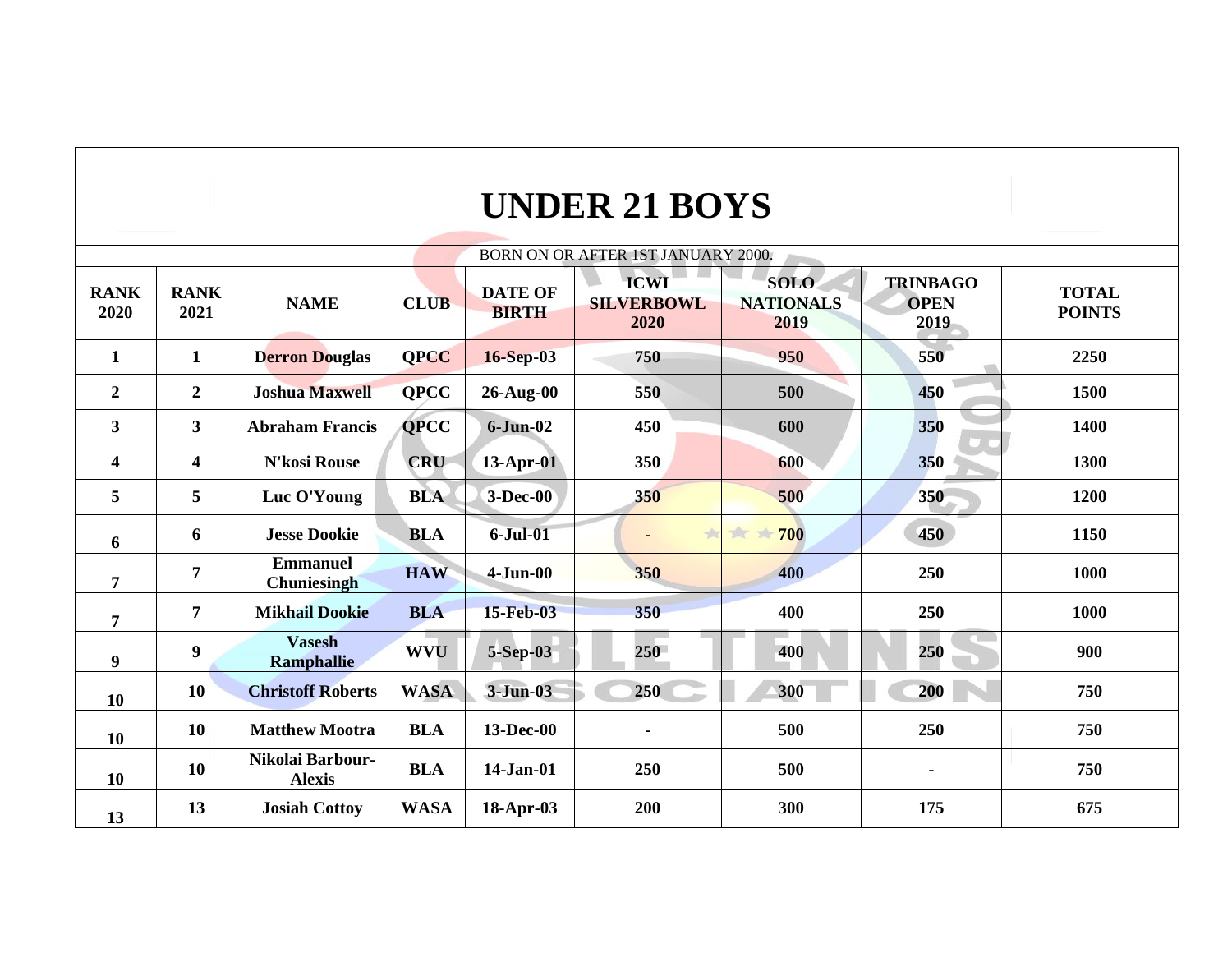| 14 | 14 | <b>Emmanuel</b><br><b>Edwards</b> | <b>WASA</b> | $1-Aug-03$       |     | 400            | 250            | 650 |
|----|----|-----------------------------------|-------------|------------------|-----|----------------|----------------|-----|
| 16 | 15 | <b>Joshua Dass</b>                | <b>WASA</b> | 24-Mar-03        |     | 300            | 250            | 550 |
| 16 | 15 | <b>Khalil St. Brice</b>           | <b>WASA</b> | 29-Jun-01        | 250 | 300            | $\blacksquare$ | 550 |
| 16 | 15 | <b>Macheo Mejies</b>              | <b>WASA</b> | 12-Sep-03        |     | 300            | 250            | 550 |
| 19 | 18 | <b>Javier King</b>                | <b>QPCC</b> | 16-Dec-01        | 450 |                |                | 450 |
| 20 | 19 | <b>Al-Ameen Ali</b>               | <b>WVU</b>  | <b>11-May-00</b> | ٠   | 400            |                | 400 |
| 20 | 19 | <b>Brandon</b> Lee<br>Young       | <b>TIG</b>  | $22$ -Jul-02     | C.  | 400            |                | 400 |
| 20 | 19 | <b>Zubair Hosein</b>              | <b>WVU</b>  | $12$ -Apr-01     |     | 400            |                | 400 |
| 23 | 22 | <b>Akeem Beharry</b>              | <b>WVU</b>  | $19-Jan-03$      |     | 300            |                | 300 |
| 24 | 23 | <b>Nicolas Lee</b>                | <b>BLA</b>  | 15-Dec-04        | 250 | $\blacksquare$ |                | 250 |
| 24 | 23 | <b>Darrion Bruce</b>              | <b>WASA</b> | 18-Jun-04        | 250 |                |                | 250 |
| 26 | 25 | Abhai Lal                         | <b>BLA</b>  |                  | ٠   |                | 200            | 200 |
| 26 | 25 | <b>Rahul Kisseur</b>              | <b>UTT</b>  |                  |     | $\blacksquare$ | 200            | 200 |
| 26 | 25 | <b>Stefan Lawrence</b>            | <b>ATTC</b> | 17-Jul-04        | 200 |                | $\frac{1}{2}$  | 200 |
| 26 | 25 | <b>Zaheer Roopan</b>              | <b>CRU</b>  | 30-Mar-02        | 200 |                |                | 200 |
| 26 | 25 | <b>Alejandro Joseph</b>           | <b>ATTC</b> | 3-Dec-04         | 200 |                |                | 200 |
| 26 | 25 | <b>Justin Bachan</b>              | <b>WVU</b>  | 31-Jan-04        | 200 | $\frac{1}{2}$  |                | 200 |
|    |    |                                   |             |                  |     |                |                |     |